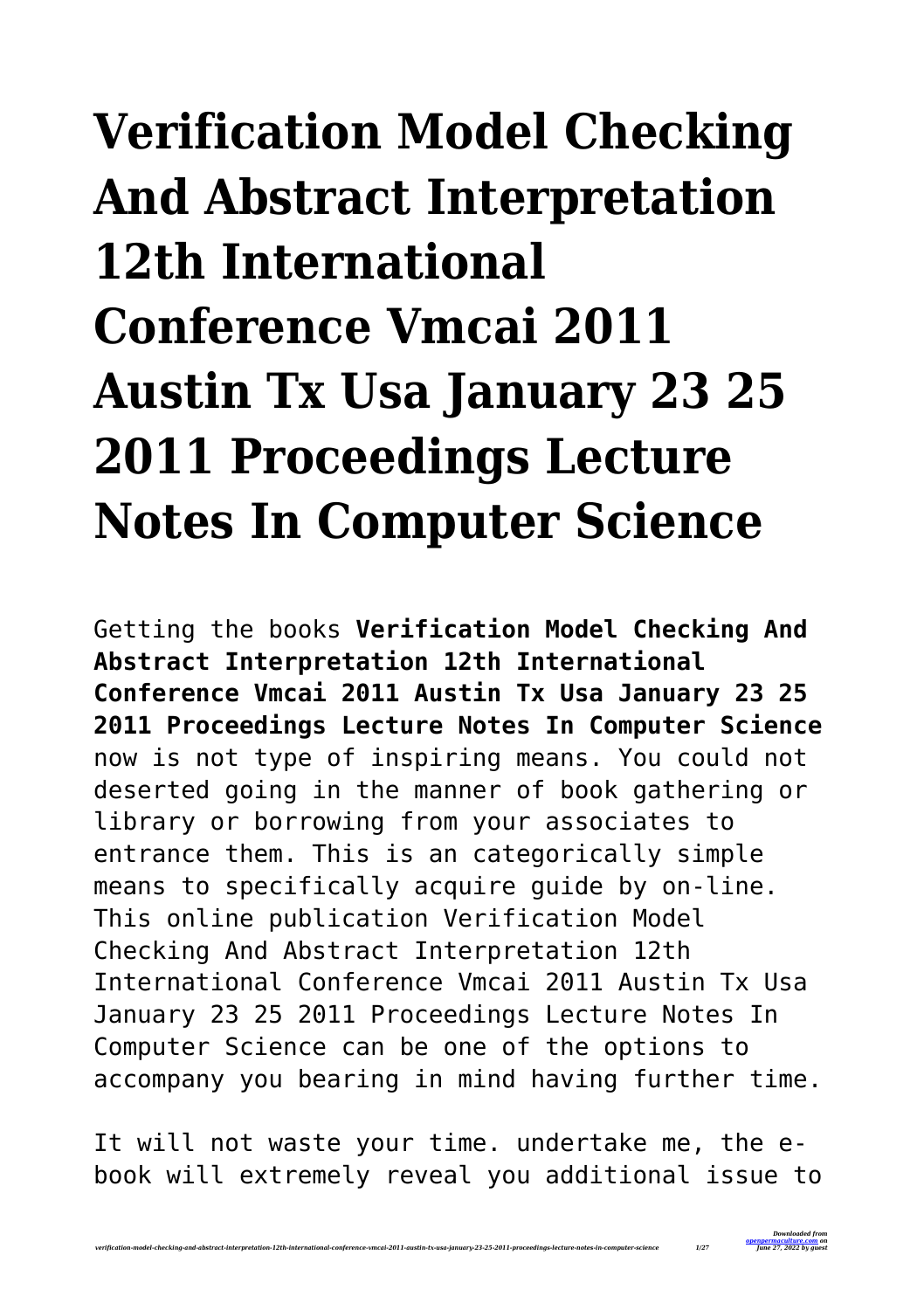read. Just invest little times to way in this online pronouncement **Verification Model Checking And Abstract Interpretation 12th International Conference Vmcai 2011 Austin Tx Usa January 23 25 2011 Proceedings Lecture Notes In Computer Science** as well as evaluation them wherever you are now.

**Tools and Algorithms for the Construction and Analysis of Systems** Nicolas Halbwachs 2005-03-23 This book constitutes the refereed proceedings of the 11th International Conference on Tools and Algorithms for the Construction and Analysis of Systems, TACAS 2005, held in Edinburgh, UK in April 2005 as part of ETAPS. The 33 revised full research papers and 8 revised tool demonstration papers presented together with an invited paper were carefully reviewed and selected from a total of 161 submissions. The papers are organized in topical sections on

*verification-model-checking-and-abstract-interpretation-12th-international-conference-vmcai-2011-austin-tx-usa-january-23-25-2011-proceedings-lecture-notes-in-computer-science 2/27*

regular model-checking, infinite state machines, abstract interpretation, automata and logics, probabilistic systems and probabilistic model checking, satisfiability, testing, abstraction and reduction, specification and program synthesis, and model-checking. *Fundamental Approaches to Software Engineering* Heike Wehrheim 2020-04-20 This open access book constitutes the proceedings of the 23rd International Conference on Fundamental Approaches to Software Engineering, FASE 2020, which took place in Dublin, Ireland, in April 2020, and was held as Part of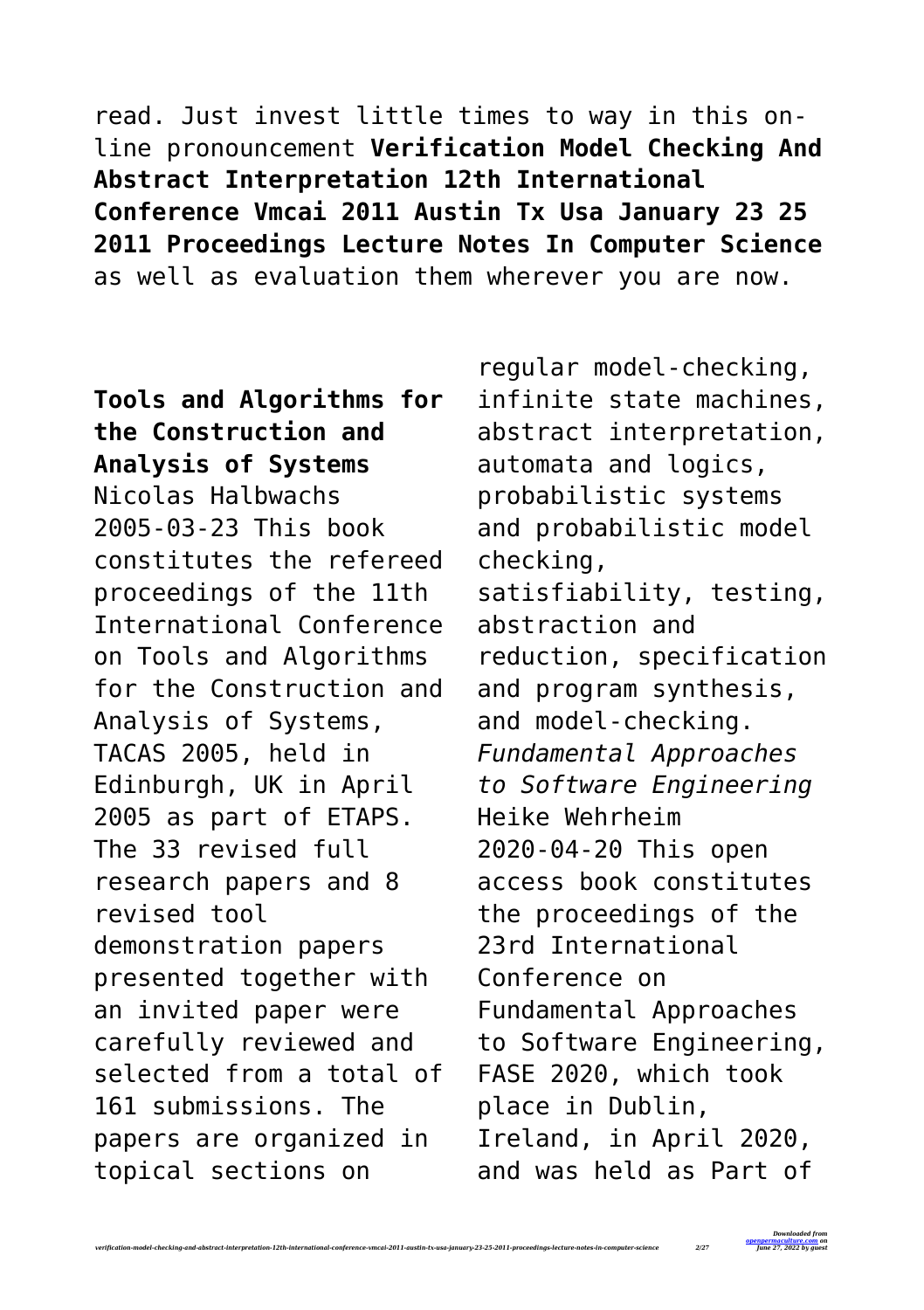the European Joint Conferences on Theory and Practice of Software, ETAPS 2020. The 23 full papers, 1 tool paper and 6 testing competition papers presented in this volume were carefully reviewed and selected from 81 submissions. The papers cover topics such as requirements engineering, software architectures, specification, software quality, validation, verification of functional and nonfunctional properties, model-driven development and model transformation, software processes, security and software evolution. **Computer Aided Verification** Ed Brinksma 2003-08-02 This volume contains the proceedings of the conference on Computer Aided Vi?cation (CAV 2002), held in Copenhagen, Denmark on July 27-31,

*verification-model-checking-and-abstract-interpretation-12th-international-conference-vmcai-2011-austin-tx-usa-january-23-25-2011-proceedings-lecture-notes-in-computer-science 3/27*

2002. CAV 2002 was the 14th in a series of conferences dedicated to the advancement of the theory and practice of computer-assisted formal analysis methods for software and hardware systems. The conference covers the spectrum from theoretical - sults to concrete applications, with an emphasis on practical veri?cation tools, including algorithms and techniques needed for their implementation. The c- ference has traditionally drawn contributions from researchers as well as prac- tioners in both academia and industry. This year we received 94 regular paper submissions out of which 35 were selected. Each submission received an average of 4 referee reviews. In addition, the CAV program contained 11 tool presentations selected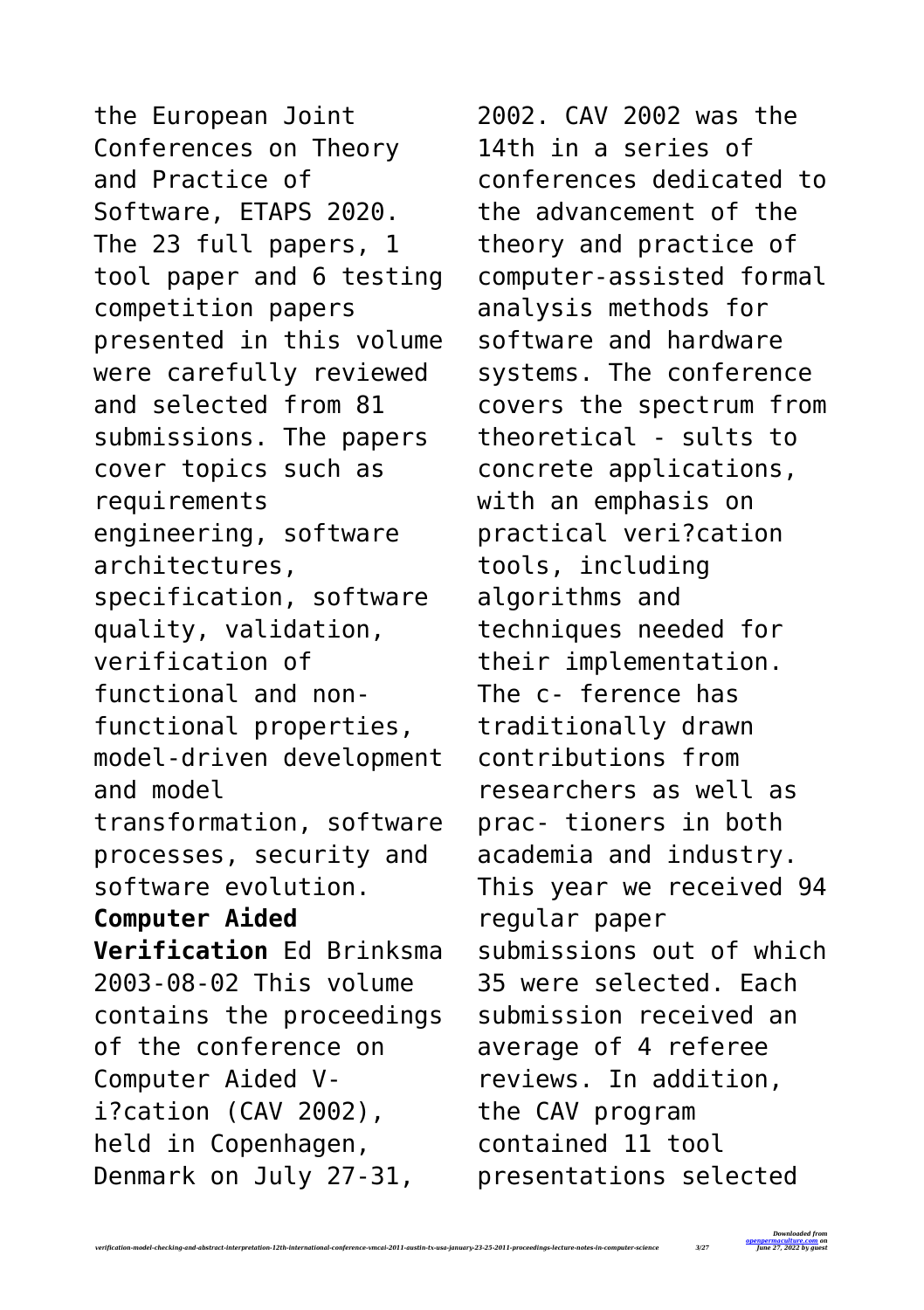from 16 submissions. For each tool presentation, a demo was given at the conference. The large number of tool submissions and presentations testi?es to the liveliness of the ?eld and its applied ?avor. *Verification, Model Checking, and Abstract Interpretation* Constantin Enea 2019-01-10 This book constitutes the refereed proceedings of the 20th International Conference on Verification, Model Checking, and Abstract Interpretation, VMCAI 2019, held in Cascais, Portugal, in January 2019.The 27 full papers presented together with the abstracts of 3 invited keynote talks were carefully reviewed and selected from 62 submissions. VMCAI provides topics including: program verification, model checking, abstract

*verification-model-checking-and-abstract-interpretation-12th-international-conference-vmcai-2011-austin-tx-usa-january-23-25-2011-proceedings-lecture-notes-in-computer-science 4/27*

interpretation, program synthesis, static analysis, type systems, deductive methods, program certification, decision procedures, theorem proving, program certification, debugging techniques, program transformation, optimization, and hybrid and cyber-physical systems. *Verification, Model Checking, and Abstract Interpretation* Lenore D. Zuck 2003-07-01 This volume contains the proceedings of the 4th International Conference on Veri?cation, Model Checking, and Abstract Interpretation (VMCAI 2003), held in New York city, January 9–11, 2003. The purpose of VMCAI was to provide a forum for researchers from three communities—Veri?cation, Model Checking, and Abstract Interpretation—that will facilitate interaction,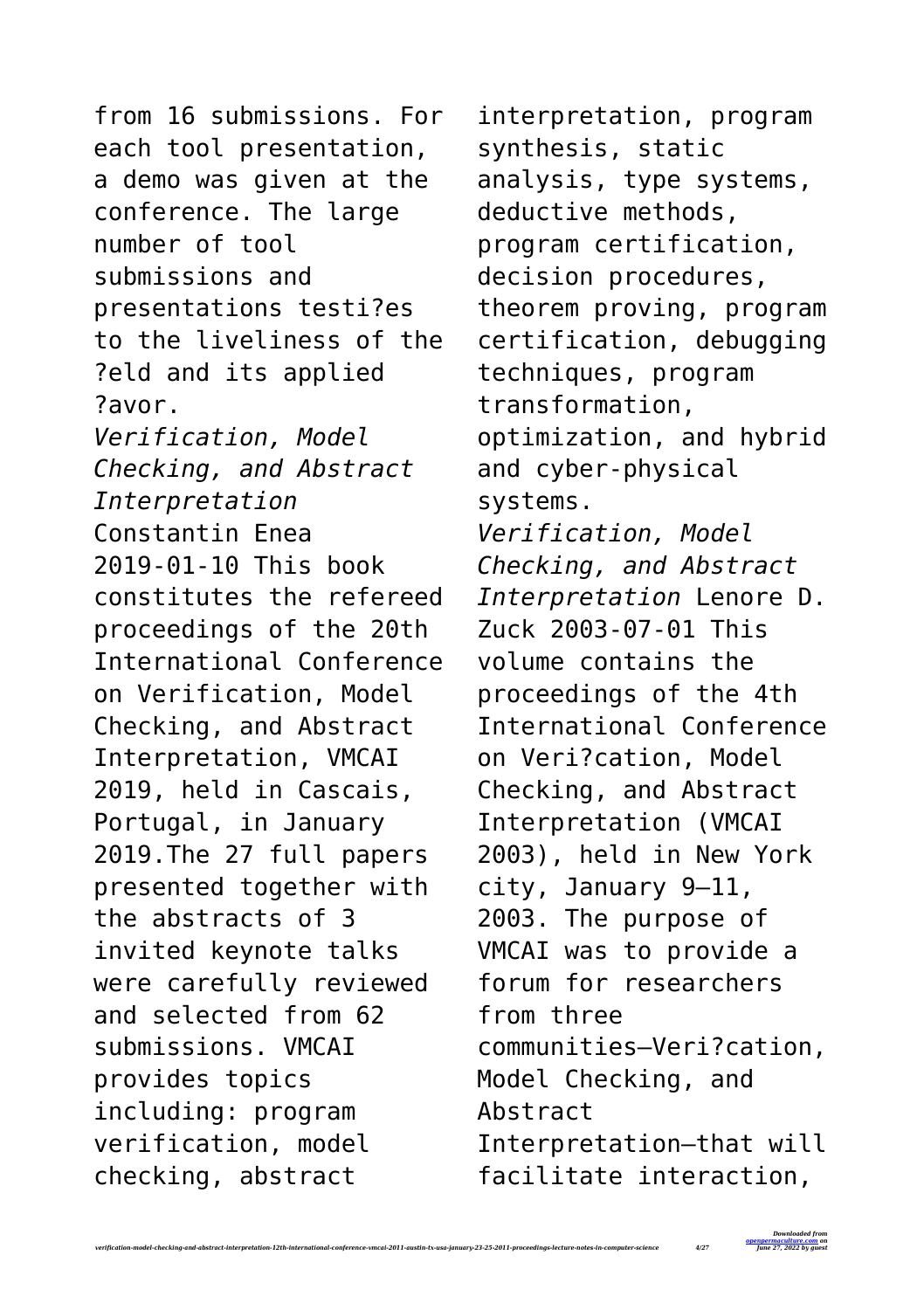cross-fertilization, and the advance of hybrid methods that combine the three areas. With the gwingneedforformaltoolsto reasonaboutcomplex,in?ni te-state,andembedded systems, such hybrid methods are bound to be of great importance. Topics covered by VMCAI include program veri?cation, static analysis te- niques, model checking, program certi?cation, type systems, abstract domains, debugging techniques, compiler optimization, embedded systems, and formal analysis of security protocols. VMCAI 2003 was the fourth VMCAI meeting. The previous three were held as workshops (Port Je?erson 1997, Pisa 1998, and Venice 2002). It is the success of the last meeting, and the wide response it generated, that made it clear the time had come to make it

*verification-model-checking-and-abstract-interpretation-12th-international-conference-vmcai-2011-austin-tx-usa-january-23-25-2011-proceedings-lecture-notes-in-computer-science 5/27*

an annual conference. *Foundations of Software Science and Computation Structures* Patricia Bouyer 2022-03-28 This open access book constitutes the proceedings of the 25th International Conference on Foundations of Software Science and Computational Structures, FOSSACS 2022, which was held during April 4-6, 2022, in Munich, Germany, as part of the European Joint Conferences on Theory and Practice of Software, ETAPS 2022. The 23 regular papers presented in this volume were carefully reviewed and selected from 77 submissions. They deal with research on theories and methods to support the analysis, integration, synthesis, transformation, and verification of programs and software systems. **Verification, Model Checking, and Abstract**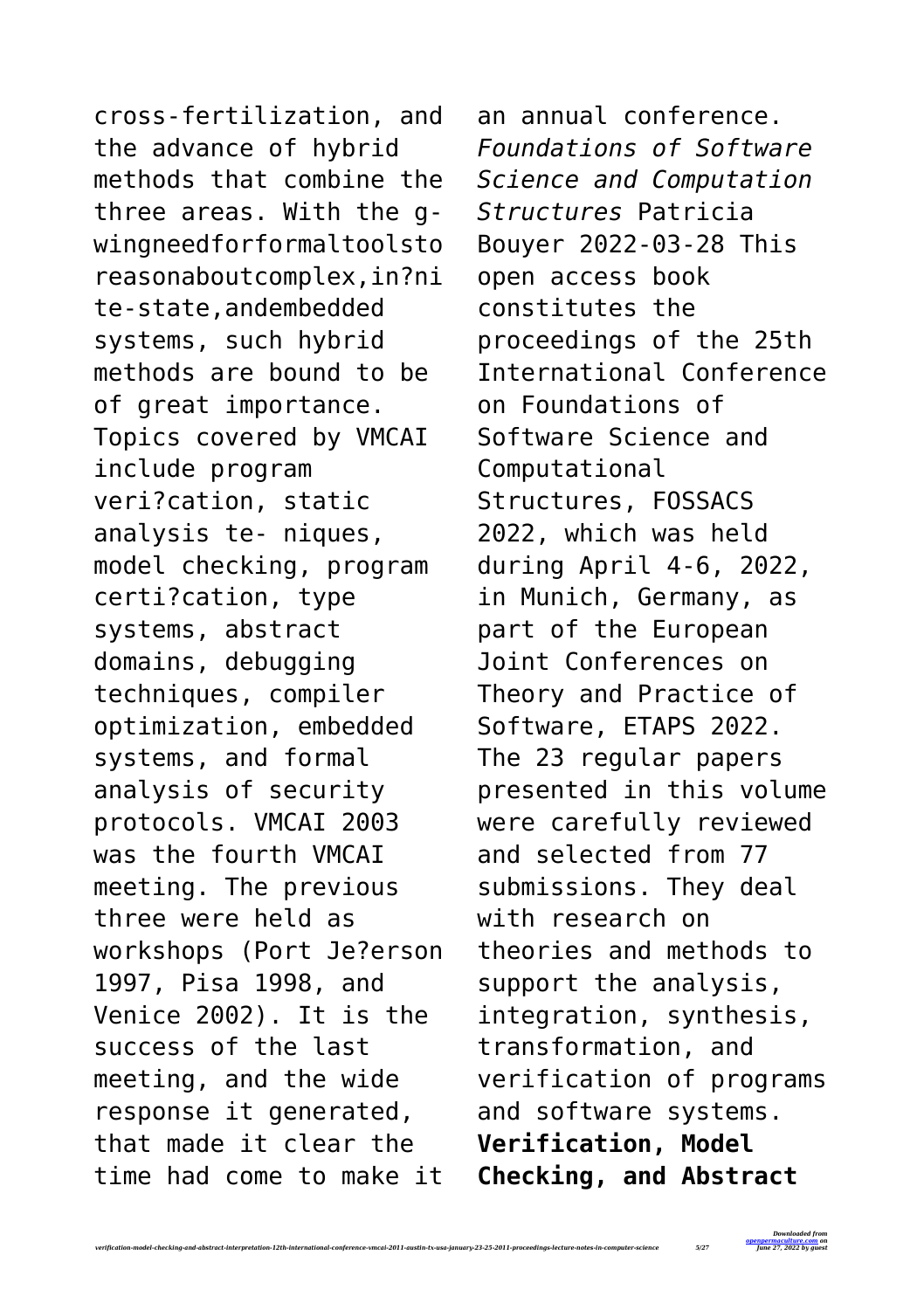**Interpretation** 2005 *Verification, Model Checking, and Abstract Interpretation* Kenneth McMillan 2014-01-03 This book constitutes the refereed proceedings of the 15th International Conference on Verification, Model Checking and Abstract Interpretation, VMCAI 2014, held in San Diego, CA, USA, in January 2013. The 25 revised full papers presented were carefully reviewed and selected from 64 submissions. The papers cover a wide range of topics including program verification, model checking, abstract interpretation and abstract domains, program synthesis, static analysis, type systems, deductive methods, program certification, debugging techniques, program transformation, optimization, hybrid and cyber-physical systems.

*verification-model-checking-and-abstract-interpretation-12th-international-conference-vmcai-2011-austin-tx-usa-january-23-25-2011-proceedings-lecture-notes-in-computer-science 6/27*

*Formal Techniques for Networked and Distributed Systems - FORTE 2004* David de Frutos-Escrig 2004-09-09 This book constitutes the refereed proceedings of the 24th IFIP WG 6.1 International Conference on Formal Techniques for Networked and Distributed Systems, FORTE 2004, held in Madrid, Spain, in September 2004. The 20 revised full papers presented together with 3 invited papers were carefully reviewed and selected from 54 submissions. Among the topics addressed are state-based specification, distributed Java objects, UML and SDL, algorithm verification, communicating automata, design recovery, formal protocol testing, testing and model checking, distributed real-time systems, formal composition,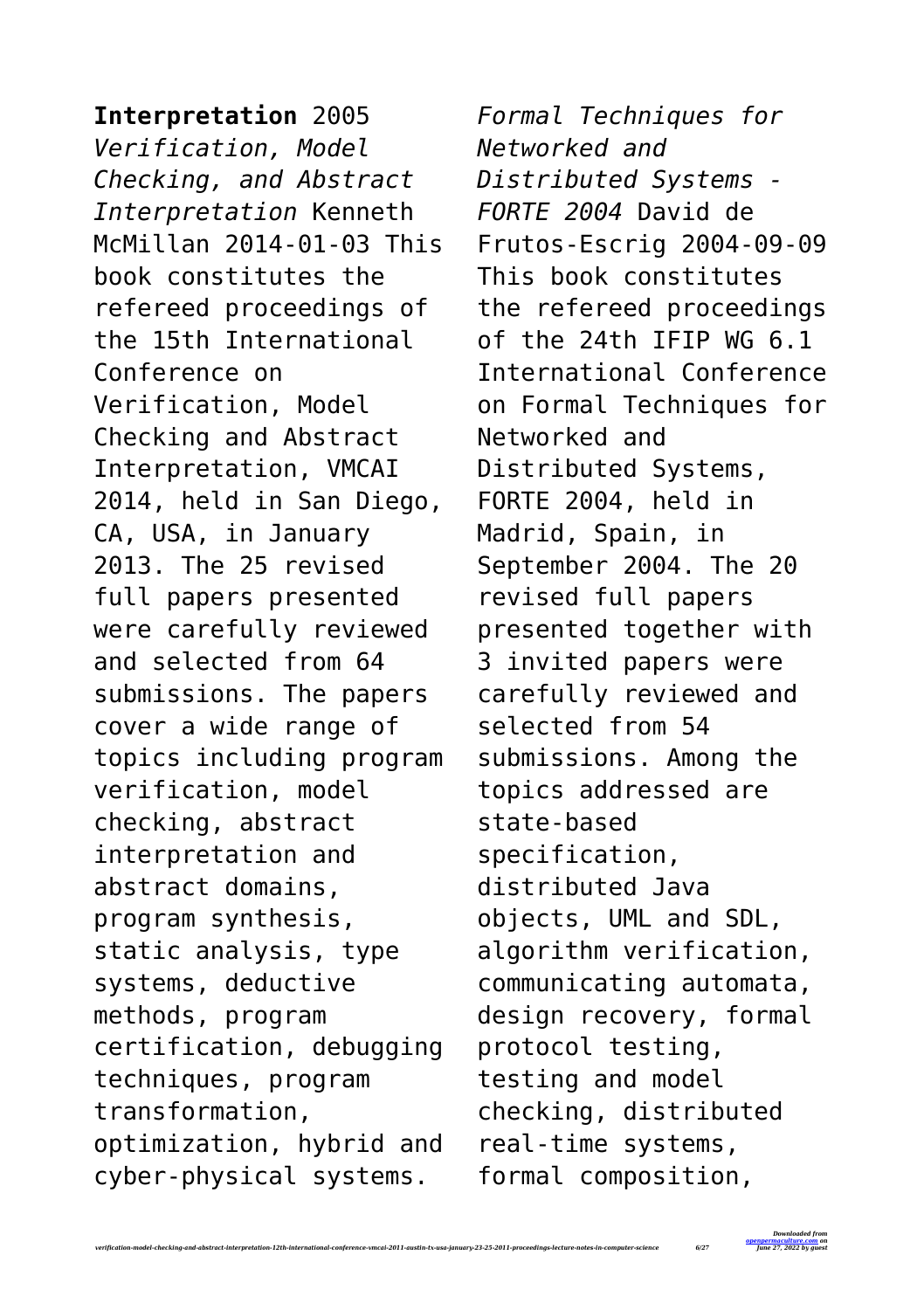distributed testing, automata for ACTL, symbolic state space representation, picalculus, concurrency, Petri nets, routing protocol verification, and intrusion detection. Software Systems Safety O. Grumberg 2014-05-30 Until quite recently, the correctness and security of software systems was a largely theoretical problem relevant only for a small group of computer specialists. Today it is a fundamental problem for society at large, with security breaches in banking software, malware attacks and bugs in programs affecting millions of people and making the headlines almost daily. The computer science community is developing verification and synthesis tools which will mechanize ever more tasks in the design of secure programs. This

book presents the papers delivered at the NATO Advanced Study Institute (ASI) Summer School Marktoberdorf 2013 – Software Systems Safety. The participants represented research groups from both industry and academia, and the subjects covered included: software model checking via systematic testing, program synthesis, E voting systems, probabilistic model checking in biology, infinite state model checking, Boolean satisfiability, interactive proof, and software security by information flow control. The Marktoberdorf Summer School is one of the most renowned international computer science summer schools, and this book, with its detailed overview of current research results with special emphasis on the solving of software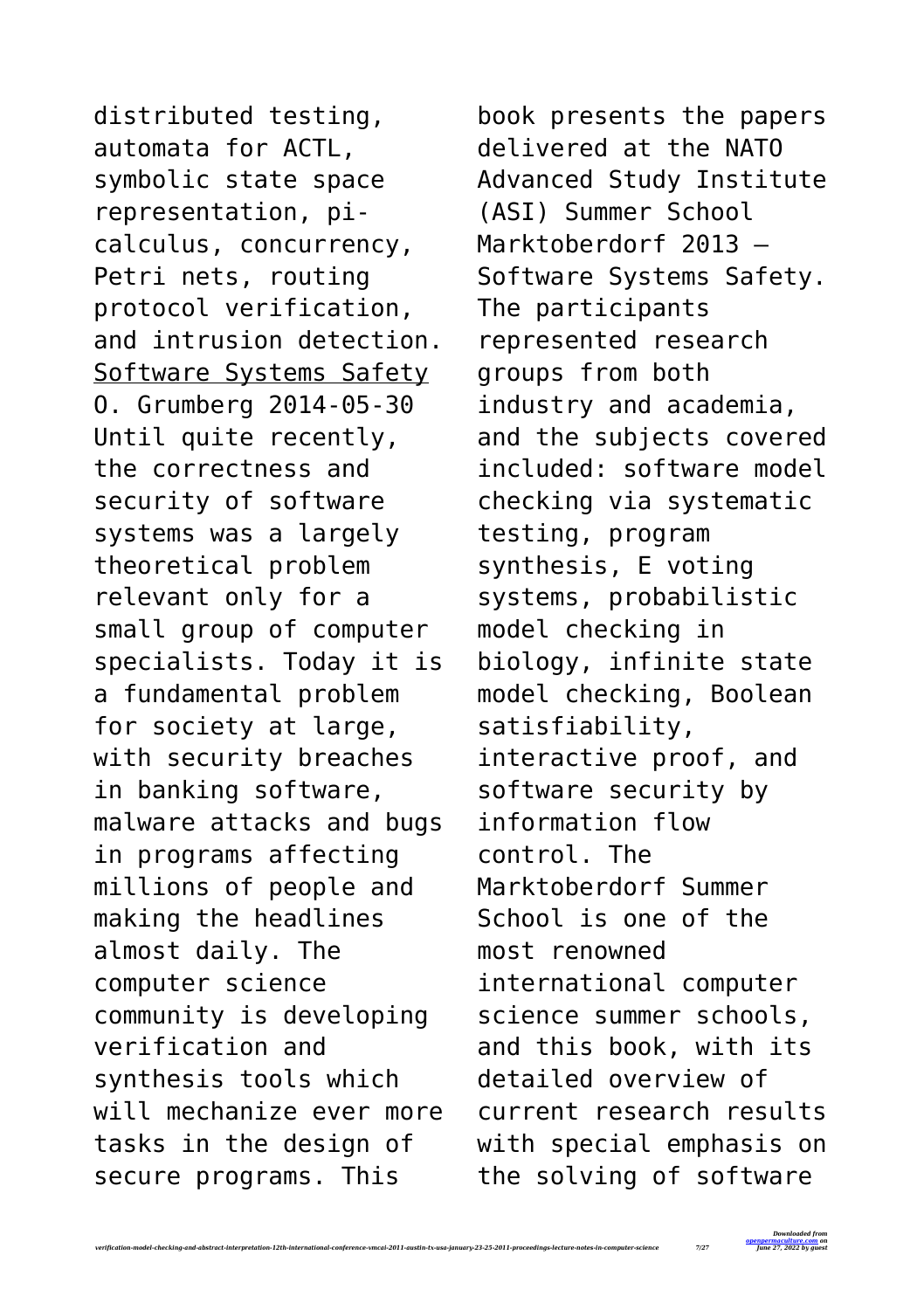systems security problems, will be of interest to all those whose work involves systems security. **Decision Procedures** Daniel Kroening 2016-11-22 A decision procedure is an algorithm that, given a decision problem, terminates with a correct yes/no answer. Here, the authors focus on theories that are expressive enough to model real problems, but are still decidable. Specifically, the book concentrates on decision procedures for firstorder theories that are commonly used in automated verification and reasoning, theoremproving, compiler optimization and operations research. The techniques described in the book draw from fields such as graph theory and logic, and are routinely used in industry. The authors

*verification-model-checking-and-abstract-interpretation-12th-international-conference-vmcai-2011-austin-tx-usa-january-23-25-2011-proceedings-lecture-notes-in-computer-science 8/27*

introduce the basic terminology of satisfiability modulo theories and then, in separate chapters, study decision procedures for each of the following theories: propositional logic; equalities and uninterpreted functions; linear arithmetic; bit vectors; arrays; pointer logic; and quantified formulas. Verification, Model Checking, and Abstract Interpretation Barbara Jobstmann 2015-12-29 This book constitutes the refereed proceedings of the 17th International Conference on Verification, Model Checking, and Abstract Interpretation, VMCAI 2016, held in St. Petersburg, FL, USA, in January 2016. The 24 full papers together with 2 invited talks and 1 abstract presented were carefully reviewed and selected from 67 submissions. VMCAI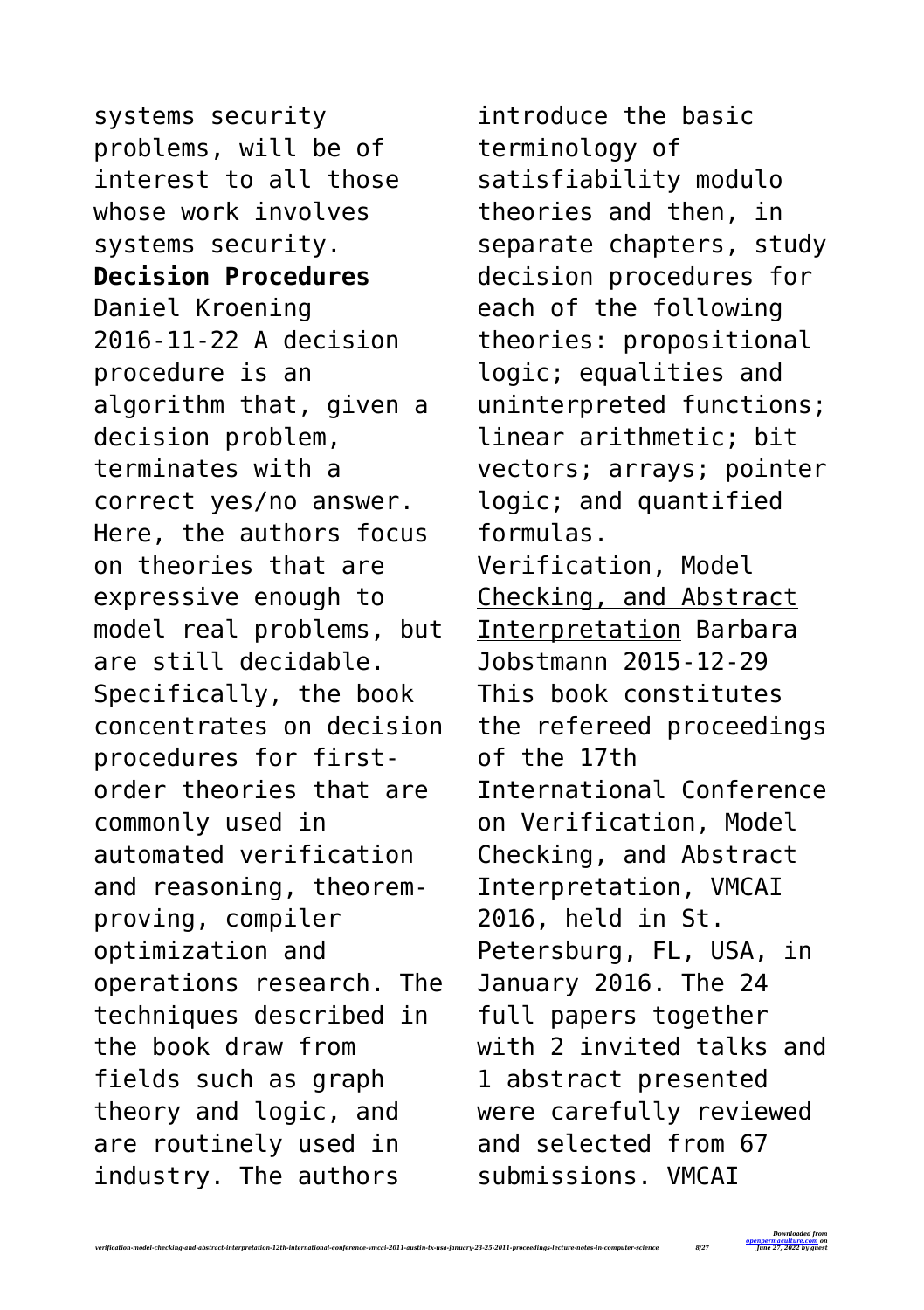provides topics including: program verification, model checking, abstractinterpretation and abstract domains, program synthesis, static analysis,type systems, deductive methods, program certification, debugging techniques,program transformation, optimization, hybrid and cyber-physical systems. *Formal Methods for Components and Objects* Frank S.de Boer 2003-12-01 Largeandcomplexsoftwares ystemsprovidethenecessar yinfrastuctureinalldustries today. In order to construct such large systems in a systematic manner, the focus in the development methodologies has switched in the last two decades from functional issues to structural issues: both data and functions are encsulated into software

*verification-model-checking-and-abstract-interpretation-12th-international-conference-vmcai-2011-austin-tx-usa-january-23-25-2011-proceedings-lecture-notes-in-computer-science 9/27*

units that are integrated into large systems by means of various techniques supporting reusability and modi?ability. This encapsulation principleisessentialtobo ththeobjectorientedandthemorerecent compone- based sofware engineering paradigms. Formalmethodshavebeenapp liedsuccessfullytothever i?cationofmedi- sized programs in protocol and hardware design. However, their application to large systems requires the further development of speci?cation and veri?cation techniques supporting the concepts of reusability and modi?ability. In order to bring together researchers and practioners in the areas of so- ware engineering and formal methods, we organized the 1st International S- posium on Formal Methods for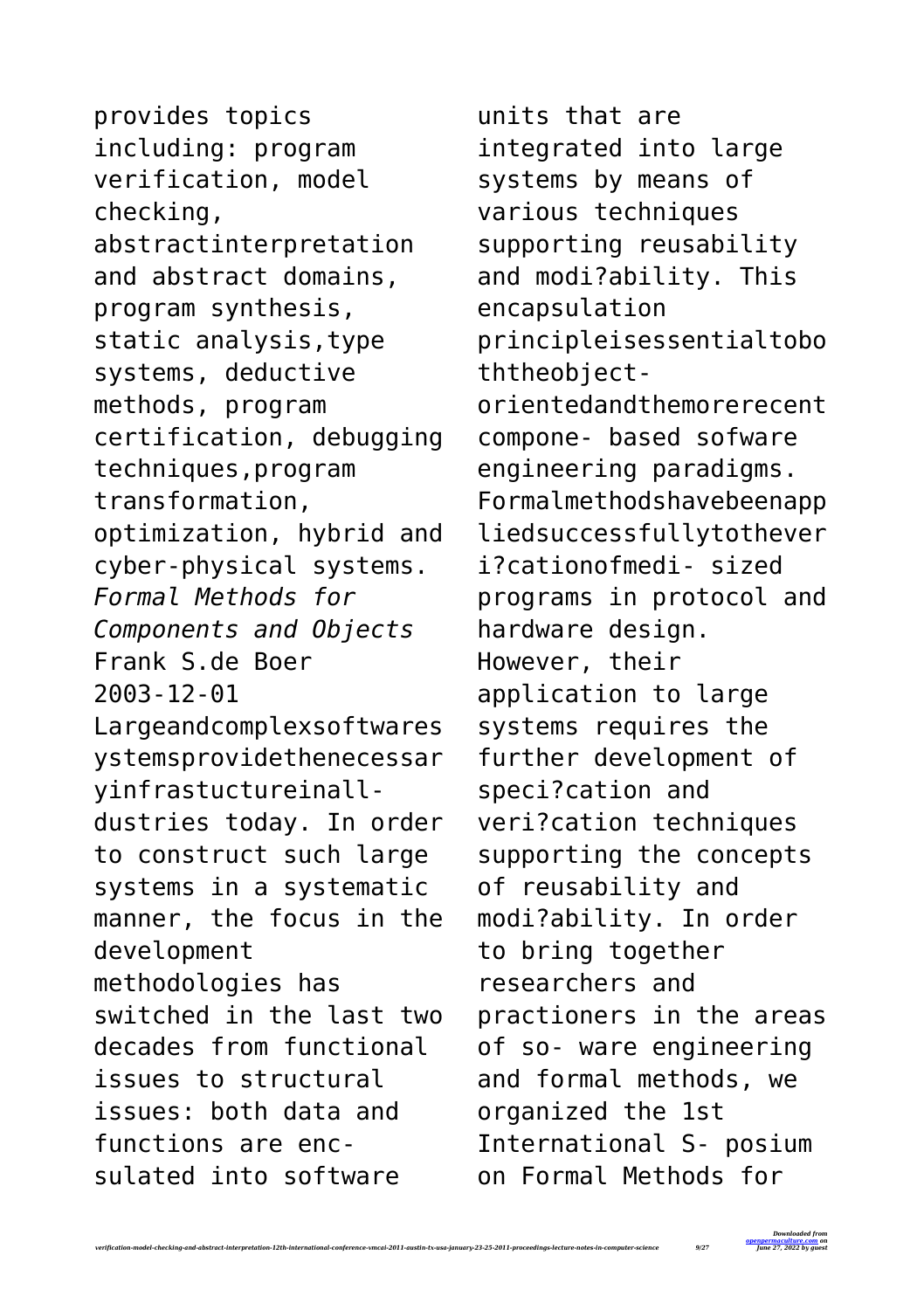Components and Objects (FMCO) in Leiden, The Netherlands, November 5–8, 2002. The program consisted of invited turials and more technical presentations given by leading experts in the ?elds of Theoretical Computer Science and Software Engineering. The symposium was attended by more than 100 people. This volume contains the contributions of the invited speakers to FMCO 2002. We believe that the presented material provides a unique combination of ideas on software engineering and formal methods which we hope will be an inspiration for those aiming at further bridging the gap between the theory and practice of software engineering. **Tools and Algorithms for the Construction and Analysis of Systems** Holger Hermanns 2006-03-15 This book

*verification-model-checking-and-abstract-interpretation-12th-international-conference-vmcai-2011-austin-tx-usa-january-23-25-2011-proceedings-lecture-notes-in-computer-science 10/27*

constitutes the refereed proceedings of the 12th International Conference on Tools and Algorithms for the Construction and Analysis of Systems, TACAS 2005, held Austria in March/April 2006 as part of ETAPS. The 30 revised full research papers and four revised tool demonstration papers presented together with one invited paper were carefully reviewed and selected from a total of 118 submissions. The papers are organized in topical sections. *Embedded Software* Pa.) Emsoft 200 (2003 Philadelpha 2003-09-29 This book constitutes the refereed proceedings of the Third International Conference on Embedded Software, EMSOFT 2003, held in Philadelphia, PA, USA in October 2003. The 20 revised full papers presented together with three invited papers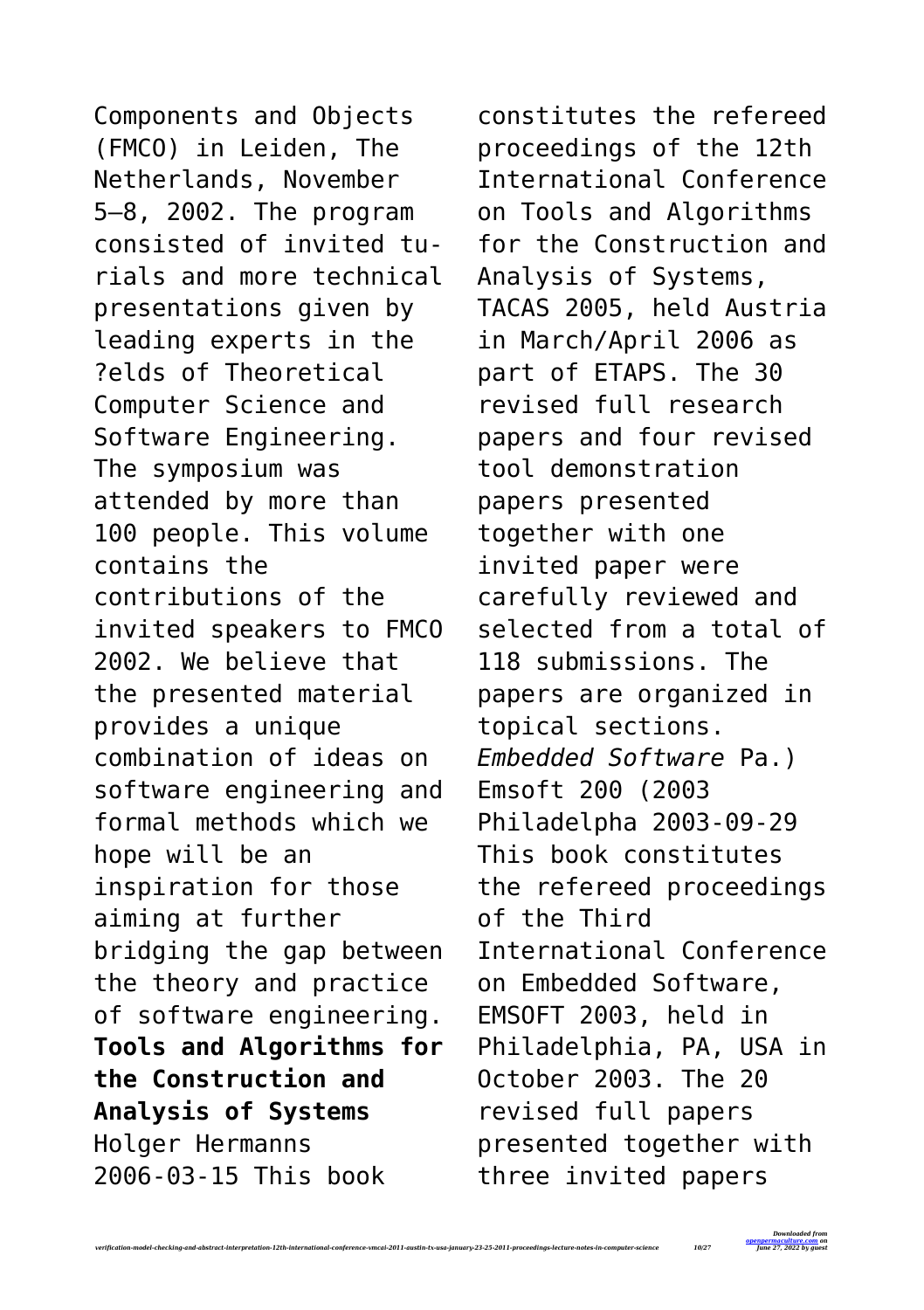were carefully reviewed and selected from 60 submissions. All current topics in embedded software are addressed: formal methods and model-based development, middleware and fault tolerance, modelling and analysis, programming languages and compilers, real-time scheduling, resource-aware systems, and systems on a chip. Verification, Model Checking, and Abstract Interpretation Bernd Finkbeiner 2022-02-14 This book constitutes the proceedings of the 23rd International Conference on Verification, Model Checking, and Abstract Interpretation, VMCAI 2022, which took place in Philadelphia, PA, USA, in January 2022. The 22 papers presented in this volume were carefully reviewed from 48 submissions. VMCAI provides a forum for researchers working on

*verification-model-checking-and-abstract-interpretation-12th-international-conference-vmcai-2011-austin-tx-usa-january-23-25-2011-proceedings-lecture-notes-in-computer-science 11/27*

verification, model checking, and abstract interpretation and facilitates interaction, cross-fertilization, and advancement of hybrid methods that combine these and related areas. **Managed Software Evolution** Ralf Reussner 2019-06-26 This open access book presents the outcomes of the "Design for Future – Managed Software Evolution" priority program 1593, which was launched by the German Research Foundation ("Deutsche Forschungsgemeinschaft (DFG)") to develop new approaches to software engineering with a specific focus on longlived software systems. The different lifecycles of software and hardware platforms lead to interoperability problems in such systems. Instead of separating the development, adaptation and evolution of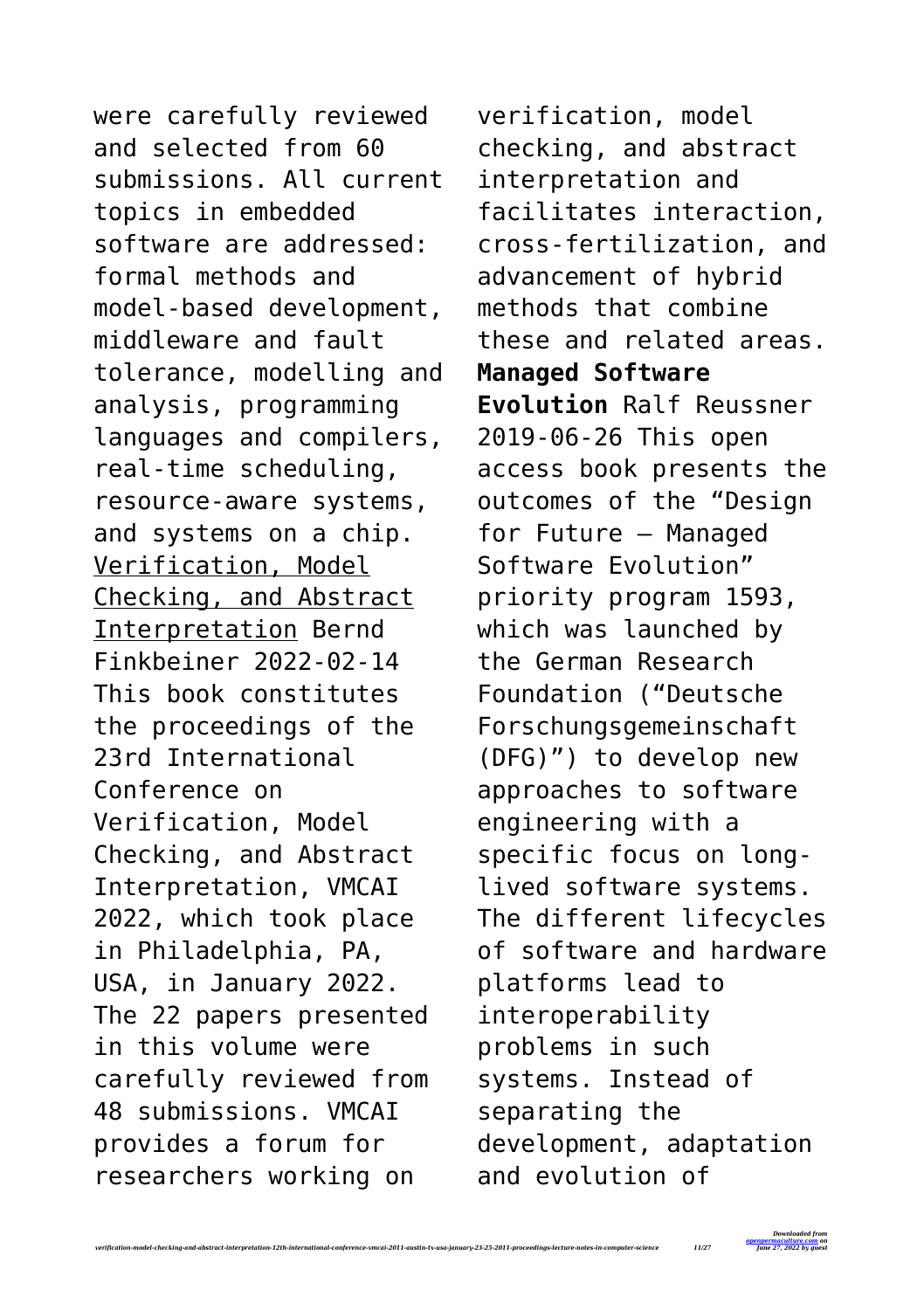software and its platforms, as well as aspects like operation, monitoring and maintenance, they should all be integrated into one overarching process. Accordingly, the book is split into three major parts, the first of which includes an introduction to the nature of software evolution, followed by an overview of the specific challenges and a general introduction to the case studies used in the project. The second part of the book consists of the main chapters on knowledge carrying software, and cover tacit knowledge in software evolution, continuous design decision support, modelbased round-trip engineering for software product lines, performance analysis strategies, maintaining security in software evolution, learning from

*verification-model-checking-and-abstract-interpretation-12th-international-conference-vmcai-2011-austin-tx-usa-january-23-25-2011-proceedings-lecture-notes-in-computer-science 12/27*

evolution for evolution, and formal verification of evolutionary changes. In turn, the last part of the book presents key findings and spin-offs. The individual chapters there describe various case studies, along with their benefits, deliverables and the respective lessons learned. An overview of future research topics rounds out the coverage. The book was mainly written for scientific researchers and advanced professionals with an academic background. They will benefit from its comprehensive treatment of various topics related to problems that are now gaining in importance, given the higher costs for maintenance and evolution in comparison to the initial development, and the fact that today, most software is not developed from scratch,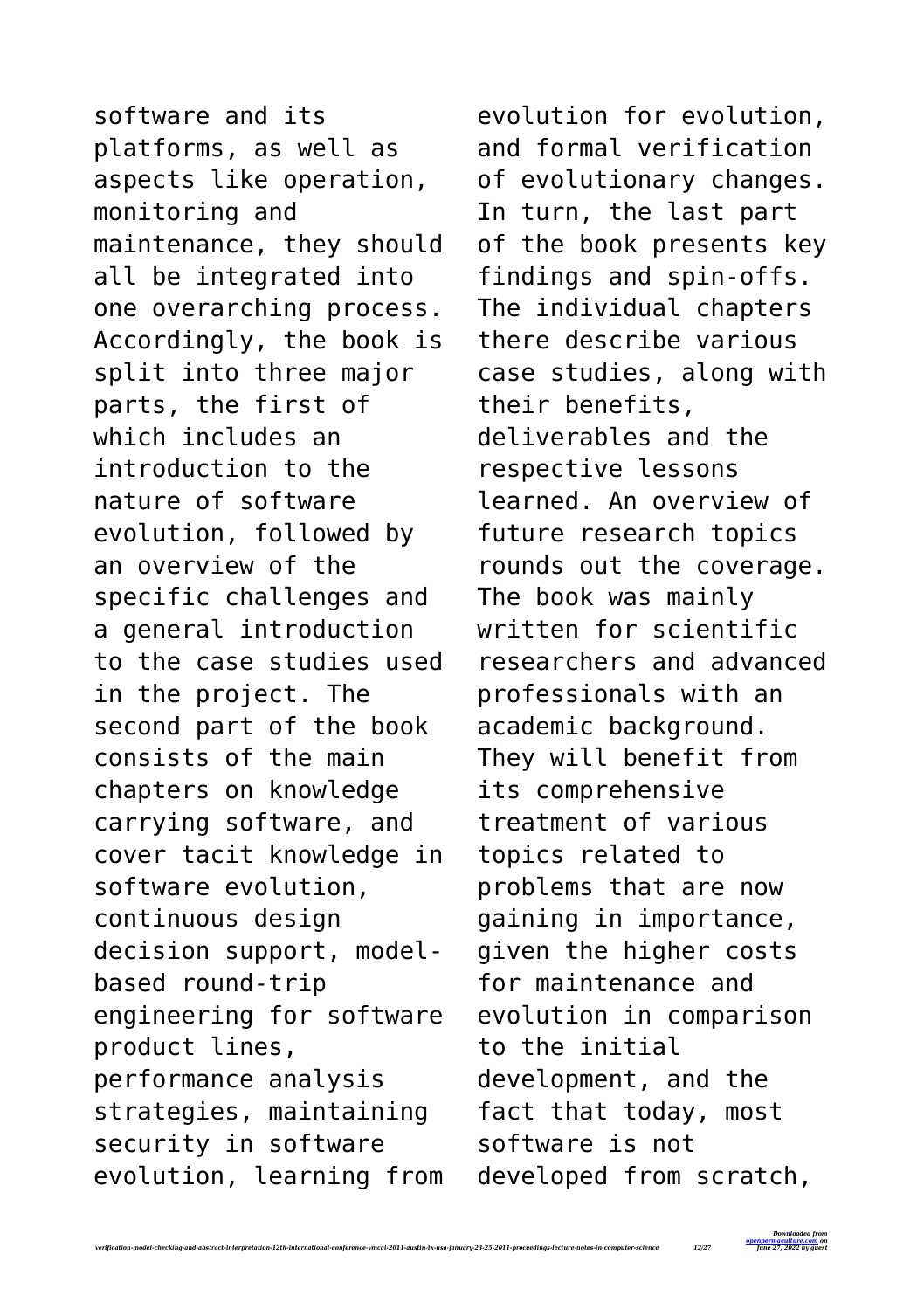but as part of a continuum of former and future releases. Hardware and Software: Verification and Testing Ofer Strichman 2017-11-11 This book constitutes the refereed proceedings of the 13th International Haifa Verification Conference, HVC 2017, held in Haifa, Israel in November 2017.The 13 revised full papers presented together with 4 poster and 5 tool demo papers were carefully reviewed and selected from 45 submissions. They are dedicated to advance the state of the art and state of the practice in verification and testing and are discussing future directions of testing and verification for hardware, software, and complex hybrid systems. VMCAI 2004 Bernhard Steffen 2004-01-07 This book constitutes the refereed proceedings of

*verification-model-checking-and-abstract-interpretation-12th-international-conference-vmcai-2011-austin-tx-usa-january-23-25-2011-proceedings-lecture-notes-in-computer-science 13/27*

the 5th International Conference on Verification, Model Checking, and Abstract Interpretation, VMCAI 2004, held in Venice, Italy in January 2004. The 22 revised full papers presented together with 4 invited contributions were carefully reviewed and selected from 68 submissions. The papers are organized in topical sections on security, formal methods, model checking, software checking, liveness and completeness, and miscellaneous. *Static Analysis* Chris Hankin 2005-08-25 This book constitutes the refereed proceedings of the 12th International Symposium on Static Analysis, SAS 2005, held in London, UK in August 2005, co-located with the International Symposium on Logic-based Program Synthesis and Transformation (LOPSTR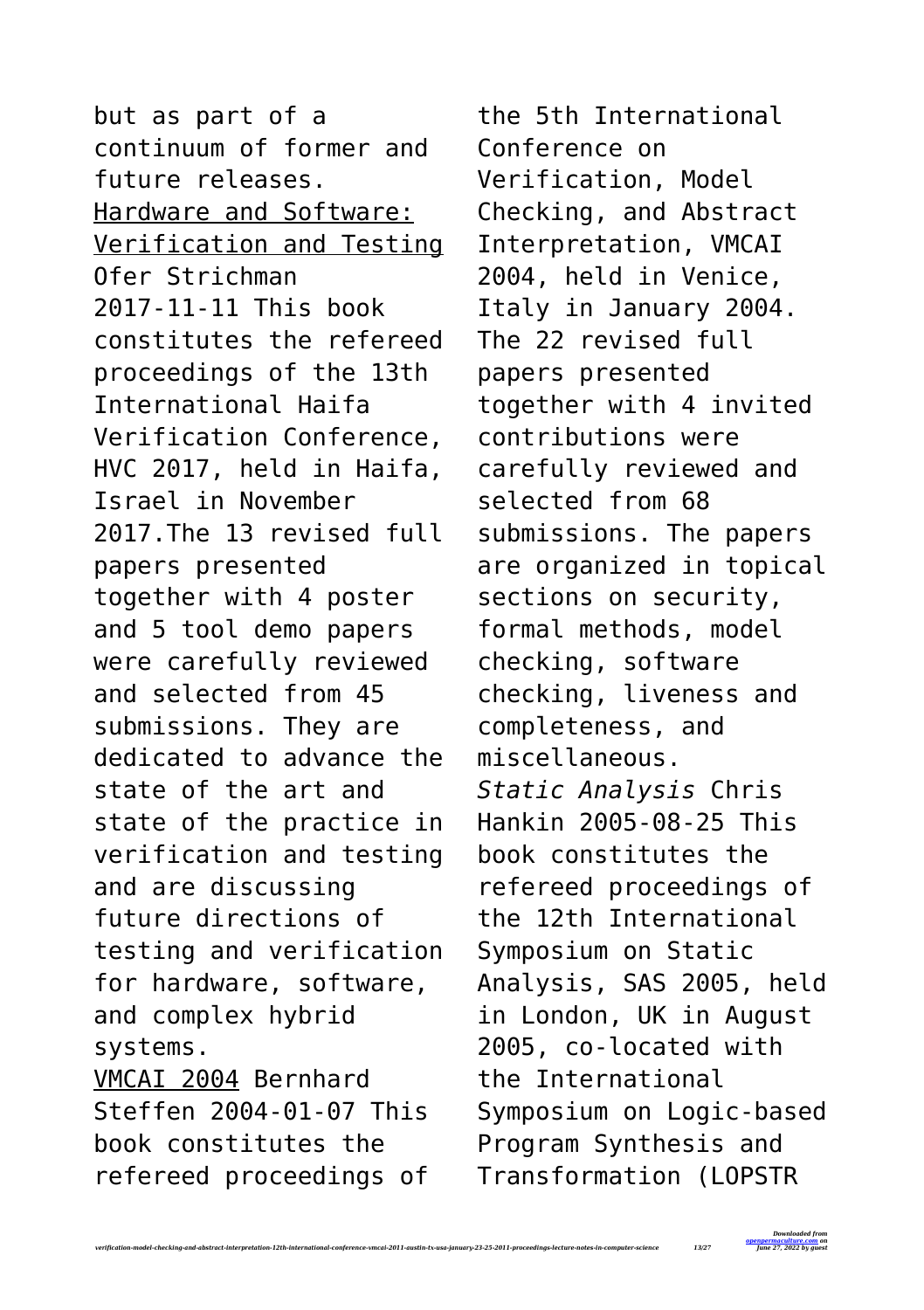2005). The 22 revised full papers presented together with the abstracts of 2 invited talks were carefully reviewed and selected from 66 submissions. The papers address all aspects of static analysis including program and systems verification, shape analysis and logic, termination analysis, security and safety, abstract interpretation and algorithms, abstract domain and data structures, pointer analysis, shape analysis, and data flow analysis. **Handbook of Parallel Constraint Reasoning** Youssef Hamadi 2018-04-05 This is the first book presenting a broad overview of parallelism in constraint-based reasoning formalisms. In recent years, an increasing number of contributions have been

*verification-model-checking-and-abstract-interpretation-12th-international-conference-vmcai-2011-austin-tx-usa-january-23-25-2011-proceedings-lecture-notes-in-computer-science 14/27*

made on scaling constraint reasoning thanks to parallel architectures. The goal in this book is to overview these achievements in a concise way, assuming the reader is familiar with the classical, sequential background. It presents work demonstrating the use of multiple resources from single machine multicore and GPU-based computations to very large scale distributed execution platforms up to 80,000 processing units. The contributions in the book cover the most important and recent contributions in parallel propositional satisfiability (SAT), maximum satisfiability (MaxSAT), quantified Boolean formulas (QBF), satisfiability modulo theory (SMT), theorem proving (TP), answer set programming (ASP), mixed integer linear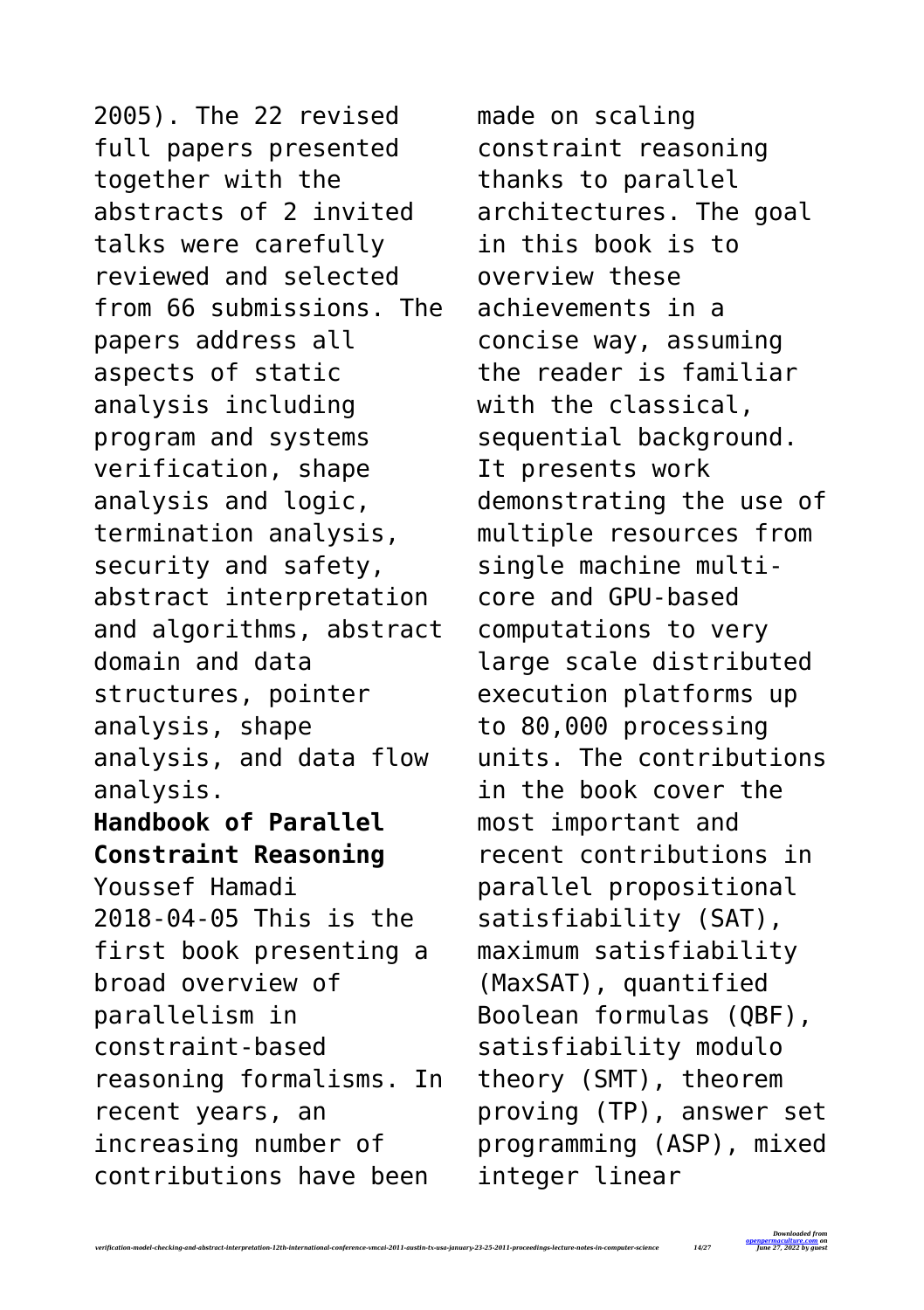programming (MILP), constraint programming (CP), stochastic local search (SLS), optimal path finding with A\*, model checking for linear-time temporal logic (MC/LTL), binary decision diagrams (BDD), and model-based diagnosis (MBD). The book is suitable for researchers, graduate students, advanced undergraduates, and practitioners who wish to learn about the state of the art in parallel constraint reasoning. **Handbook of Satisfiability** A. Biere 2021-05-05 Propositional logic has been recognized throughout the centuries as one of the cornerstones of reasoning in philosophy and mathematics. Over time, its formalization into Boolean algebra was accompanied by the recognition that a wide range of combinatorial problems can be

expressed as propositional satisfiability (SAT) problems. Because of this dual role, SAT developed into a mature, multi-faceted scientific discipline, and from the earliest days of computing a search was underway to discover how to solve SAT problems in an automated fashion. This book, the Handbook of Satisfiability, is the second, updated and revised edition of the book first published in 2009 under the same name. The handbook aims to capture the full breadth and depth of SAT and to bring together significant progress and advances in automated solving. Topics covered span practical and theoretical research on SAT and its applications and include search algorithms, heuristics, analysis of algorithms, hard instances, randomized formulae,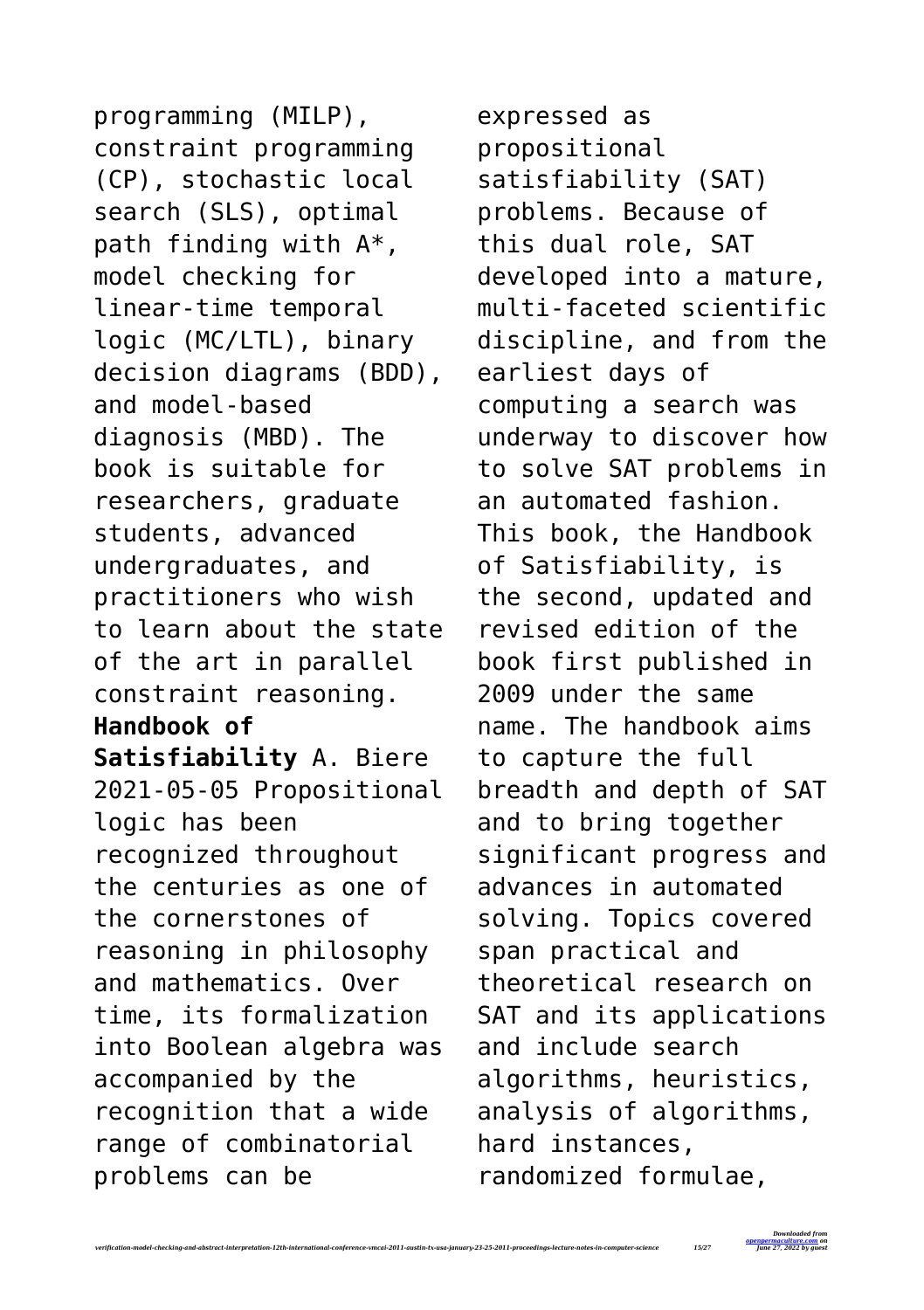problem encodings, industrial applications, solvers, simplifiers, tools, case studies and empirical results. SAT is interpreted in a broad sense, so as well as propositional satisfiability, there are chapters covering the domain of quantified Boolean formulae (QBF), constraints programming techniques (CSP) for word-level problems and their propositional encoding, and satisfiability modulo theories (SMT). An extensive bibliography completes each chapter. This second edition of the handbook will be of interest to researchers, graduate students, final-year undergraduates, and practitioners using or contributing to SAT, and will provide both an inspiration and a rich resource for their work. Edmund Clarke, 2007 ACM Turing Award Recipient:

*verification-model-checking-and-abstract-interpretation-12th-international-conference-vmcai-2011-austin-tx-usa-january-23-25-2011-proceedings-lecture-notes-in-computer-science 16/27*

"SAT solving is a key technology for 21st century computer science." Donald Knuth, 1974 ACM Turing Award Recipient: "SAT is evidently a killer app, because it is key to the solution of so many other problems." Stephen Cook, 1982 ACM Turing Award Recipient: "The SAT problem is at the core of arguably the most fundamental question in computer science: What makes a problem hard?" **Embedded Software** Rajeev Alur 2003-10-02 This book constitutes the refereed proceedings of the Third International Conference on Embedded Software, EMSOFT 2003, held in Philadelphia, PA, USA in October 2003. The 20 revised full papers presented together with three invited papers were carefully reviewed and selected from 60 submissions. All current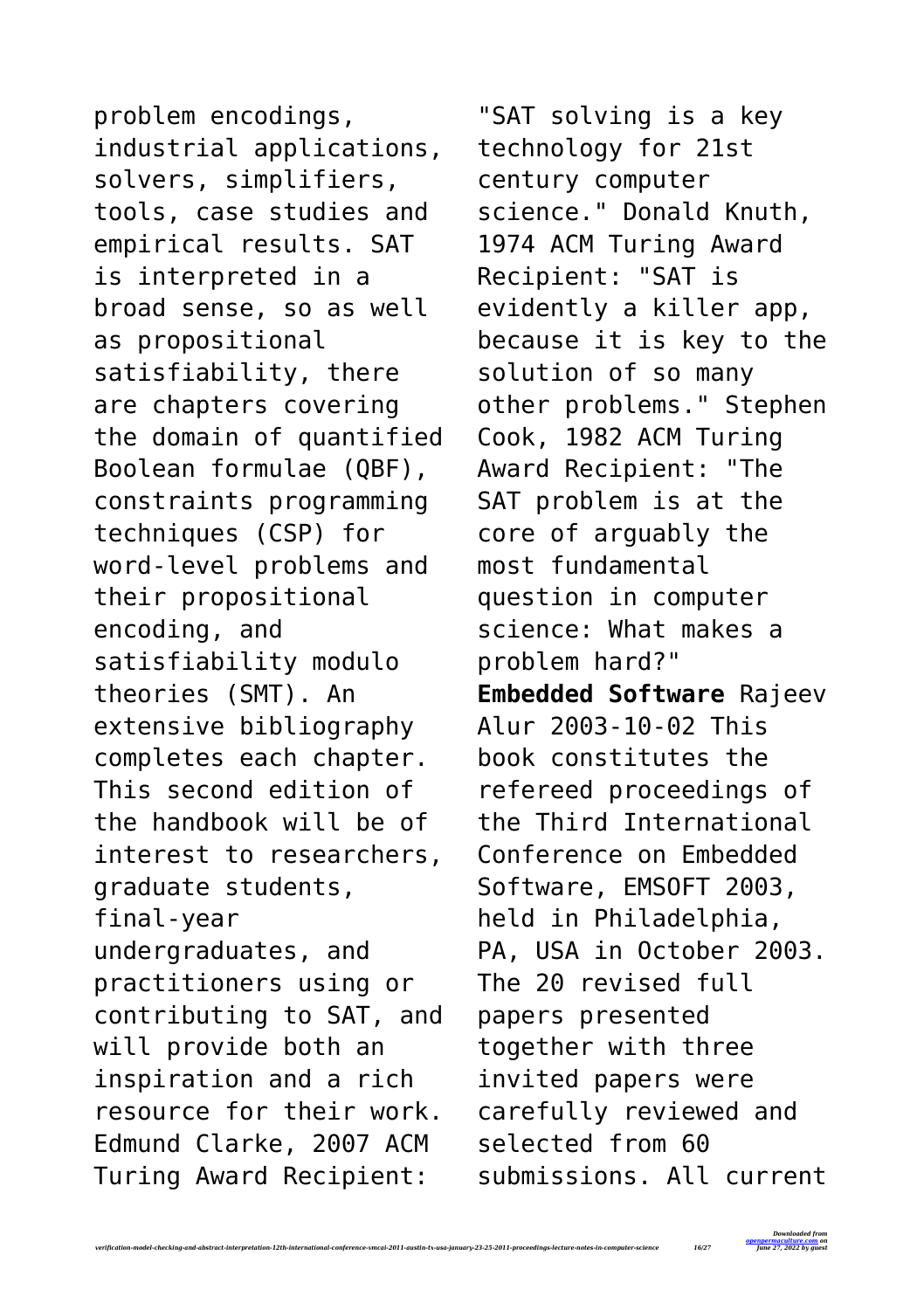topics in embedded software are addressed: formal methods and model-based development, middleware and fault tolerance, modelling and analysis, programming languages and compilers, real-time scheduling, resource-aware systems, and systems on a chip. *Verification, Model Checking, and Abstract Interpretation* Agostino Cortesi 2003-07-31 This book constitutes the thoroughly refereed post-proceedings of the Third International Workshop on Verification, Model Checking, and Abstract Interpretation, VMCAI 2002, held in Venice, Italy in January 2002. The 22 revised full papers presented were carefully reviewed and selected from 41 submissions. The papers are organized in topical sections on security and protocols, timed systems and games, static

analysis, optimization, types and verification, and temporal logics and systems. Validation of Evolving Software Hana Chockler 2015-07-01 This book describes the methodology and accompanying technology for reducing the costs of validation of changes by introducing automatic techniques to analyze and test software increments. It builds a unified approach to efficient and reliable validation of changes and upgrades, and may be used as a research monograph and a reference book. Software Verification Maria Christakis 2020-12-05 This book constitutes the refereed proceedings of the 12th International Conference on Verified Software, VSTTE 2020, and the 13th International Workshop on Numerical Software Verification, NSV 2020,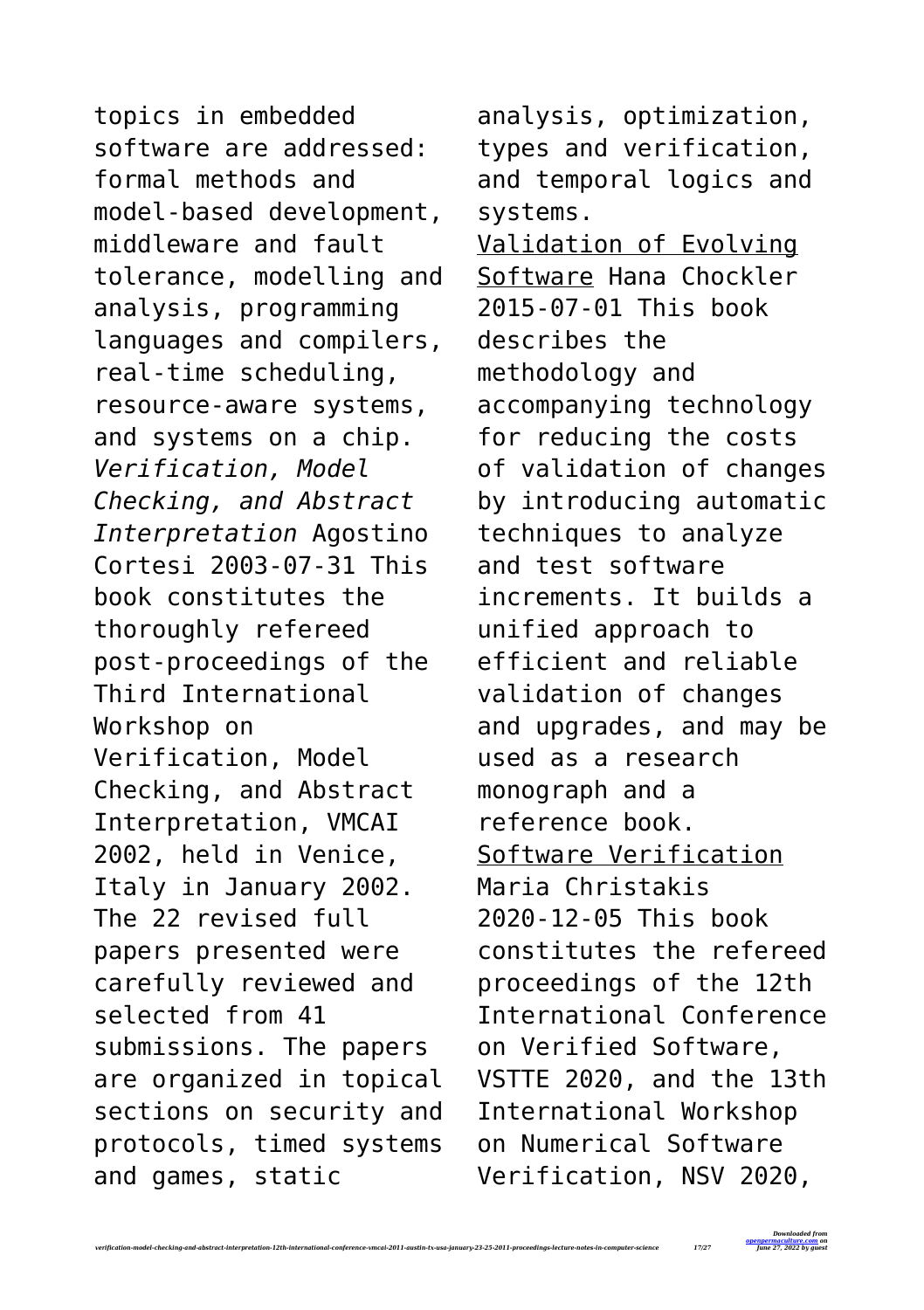held in Los Angeles, CA, USA, in July 2020. Due to COVID-19 pandemic the conference was held virtually. The 13 papers presented in this volume were carefully reviewed and selected from 21 submissions. The papers describe large-scale verification efforts that involve collaboration, theory unification, tool integration, and formalized domain knowledge as well as novel experiments and case studies evaluating verification techniques and technologies. The conference was colocated with the 32nd International Conference on Computer-Aided Verification (CAV 2020). *Computer Aided Verification* Rajeev Alur 2004-06-29 This book constitutes the refereed proceedings of the 16th International Conference on Computer Aided Verification, CAV 2004,

*verification-model-checking-and-abstract-interpretation-12th-international-conference-vmcai-2011-austin-tx-usa-january-23-25-2011-proceedings-lecture-notes-in-computer-science 18/27*

held in Boston, MA, USA, in July 2004. The 32 revised full research papers and 16 tool papers were carefully reviewed and selected from 144 submissions. The papers cover all current issues in computer aided verification and model checking, ranging from foundational and methodological issues to the evaluation of major tools and systems. **Provably Correct Systems** Mike Hinchey 2017-03-01 As computers increasingly control the systems and services we depend upon within our daily lives like transport, communications, and the media, ensuring these systems function correctly is of utmost importance. This book consists of twelve chapters and one historical account that were presented at a workshop in London in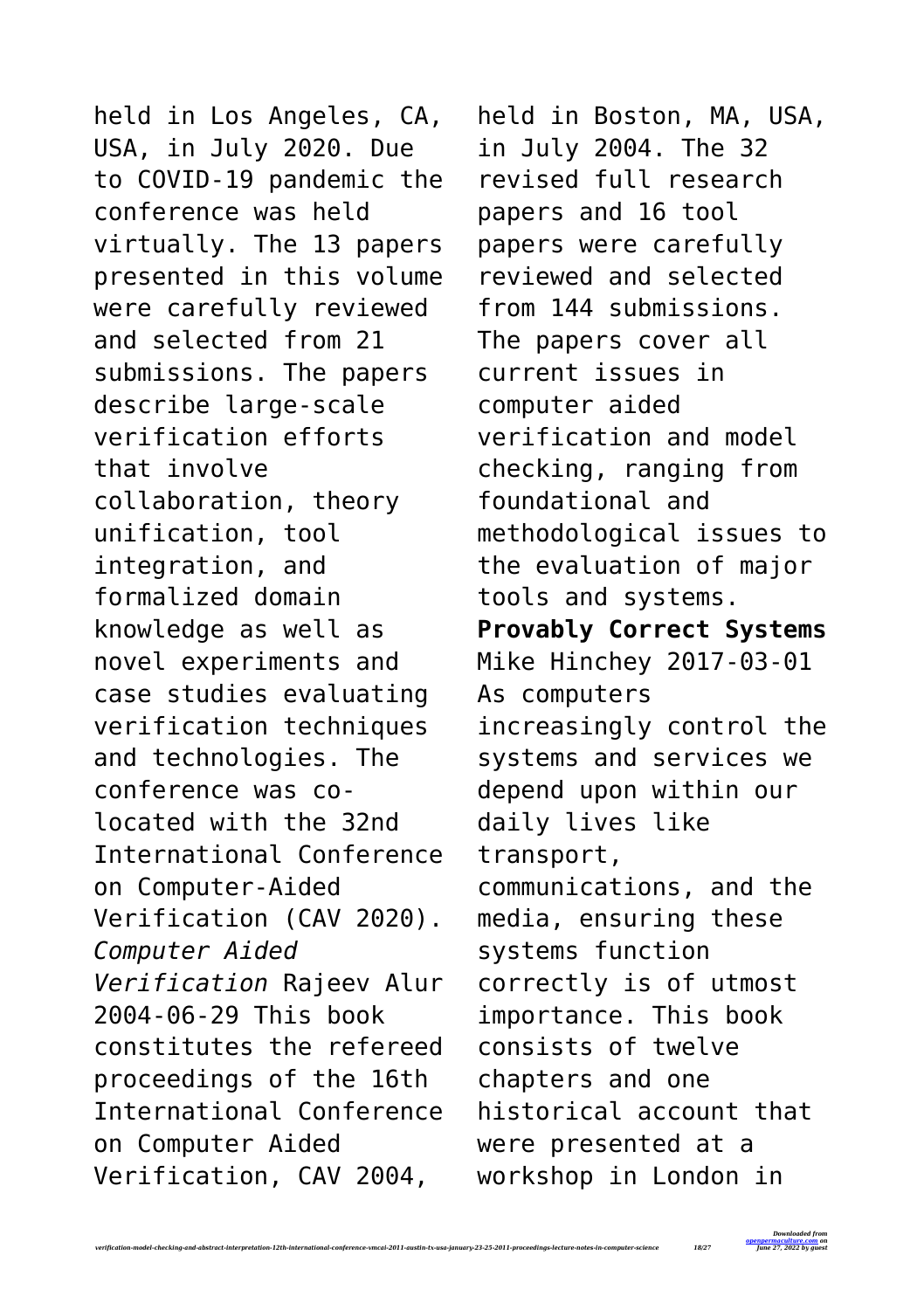2015, marking the 25th anniversary of the European ESPRIT Basic Research project 'ProCoS' (Provably Correct Systems). The ProCoS I and II projects pioneered and accelerated the automation of verification techniques, resulting in a wide range of applications within many trades and sectors such as aerospace, electronics, communications, and retail. The following topics are covered: An historical account of the ProCoS project Hybrid Systems Correctness of Concurrent Algorithms Interfaces and Linking Automatic Verification Run-time Assertions Checking Formal and Semi-Formal Methods Provably Correct Systems provides researchers, designers and engineers with a complete overview of the ProCoS

*verification-model-checking-and-abstract-interpretation-12th-international-conference-vmcai-2011-austin-tx-usa-january-23-25-2011-proceedings-lecture-notes-in-computer-science 19/27*

initiative, past and present, and explores current developments and perspectives within the field. **Verification, Model Checking, and Abstract Interpretation** Isil Dillig 2018-01-03 This book constitutes the refereed proceedings of the 19th International Conference on Verification, Model Checking, and Abstract Interpretation, VMCAI 2018, held in Los Angeles, CA, USA, in January 2018.The 24 full papers presented together with the abstracts of 3 invited keynotes and 1 invited tutorial were carefully reviewed and selected from 43 submissions. VMCAI provides topics including: program verification, model checking, abstract interpretation, program synthesis, static analysis, type systems, deductive methods,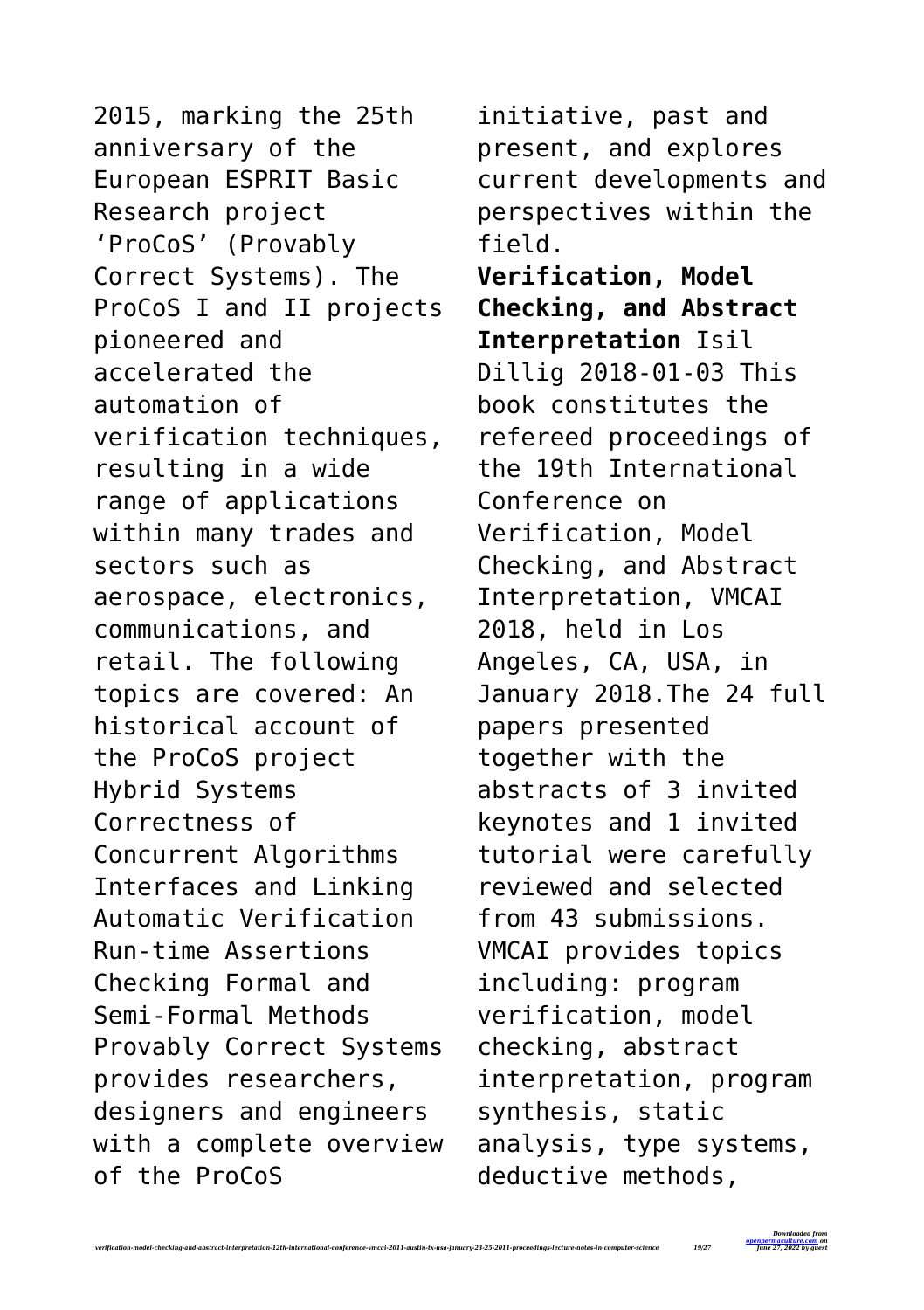program certification, decision procedures, theorem proving, program certification, debugging techniques, program transformation, optimization, and hybrid and cyber-physical systems. **Abstraction, Reformulation and Approximation** Jean-Daniel Zucker 2005-07-14 This book constitutes the refereed proceedings of the 6th International Symposium on Abstraction, Reformulation, and Approximation, SARA 2005, held in Airth Castle, Scotland, UK in July 2005. The 17 revised full papers and 8 extended abstracts were carefully reviewed and selected for inclusion in the book. Also included are 3 invited papers and 8 research summaries. All current aspects of abstraction, reformulation, and

*verification-model-checking-and-abstract-interpretation-12th-international-conference-vmcai-2011-austin-tx-usa-january-23-25-2011-proceedings-lecture-notes-in-computer-science 20/27*

approximation in the context of human commonsense reasoning, problem solving, and efficiently reasoning in complex domains are addressed. Among the application fields of these techniques are automatic programming, constraint satisfaction, design, diagnosis, machine learning, search, planning, reasoning, game playing, scheduling, and theorem proving. Principles of Abstract Interpretation Patrick Cousot 2021-09-21 Introduction to abstract interpretation, with examples of applications to the semantics, specification, verification, and static analysis of computer programs. Formal methods are mathematically rigorous techniques for the specification, development, manipulation, and verification of safe,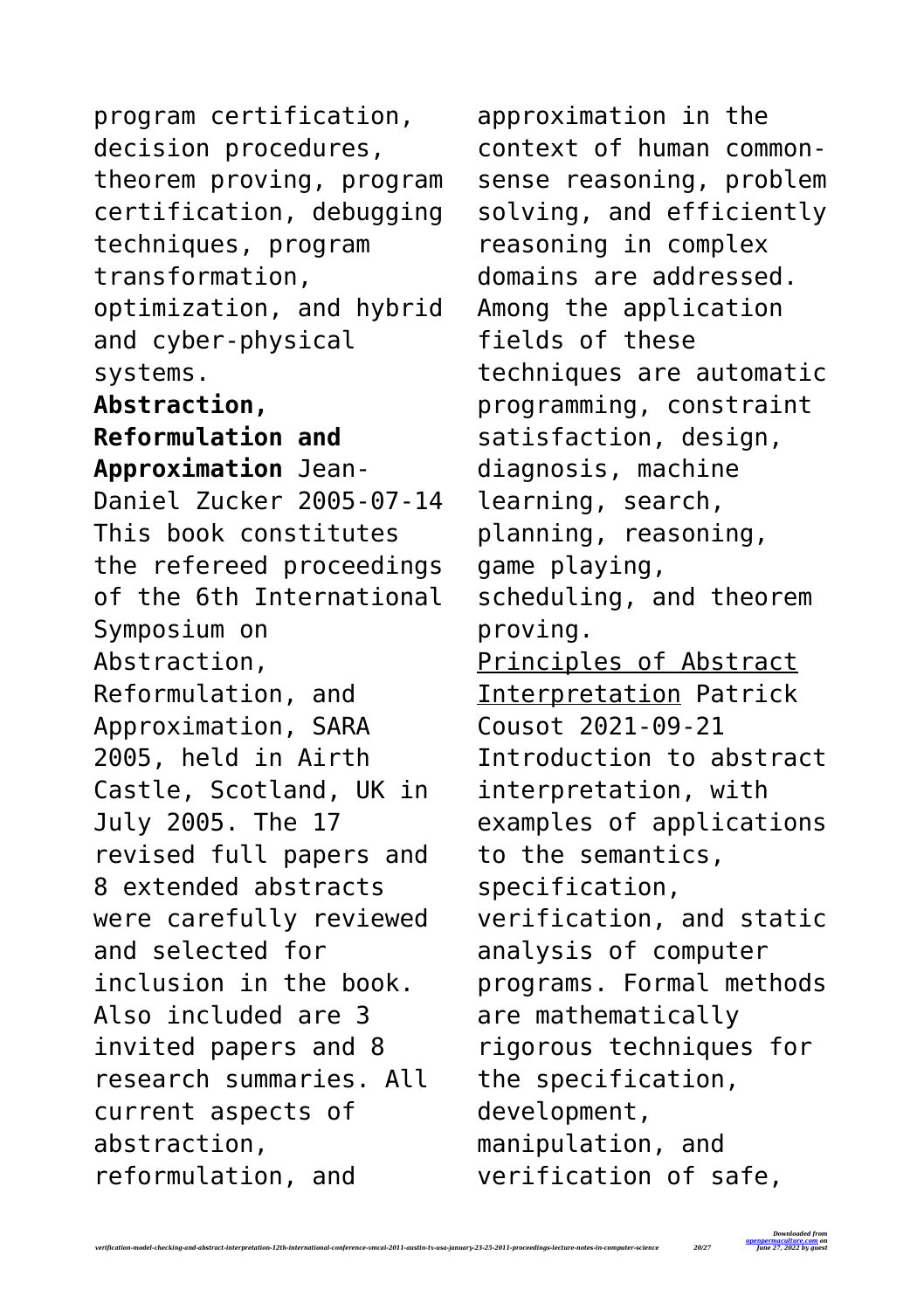robust, and secure software and hardware systems. Abstract interpretation is a unifying theory of formal methods that proposes a general methodology for proving the correctness of computing systems, based on their semantics. The concepts of abstract interpretation underlie such software tools as compilers, type systems, and security protocol analyzers. This book provides an introduction to the theory and practice of abstract interpretation, offering examples of applications to semantics, specification, verification, and static analysis of programming languages with emphasis on calculational design. The book covers all necessary computer science and mathematical concepts--including most of the logic, order, linear, fixpoint, and

discrete mathematics frequently used in computer science--in separate chapters before they are used in the text. Each chapter offers exercises and selected solutions. Chapter topics include syntax, parsing, trace semantics, properties and their abstraction, fixpoints and their abstractions, reachability semantics, abstract domain and abstract interpreter, specification and verification, effective fixpoint approximation, relational static analysis, and symbolic static analysis. The main applications covered include program semantics, program specification and verification, program dynamic and static analysis of numerical properties and of such symbolic properties as dataflow analysis, software model checking,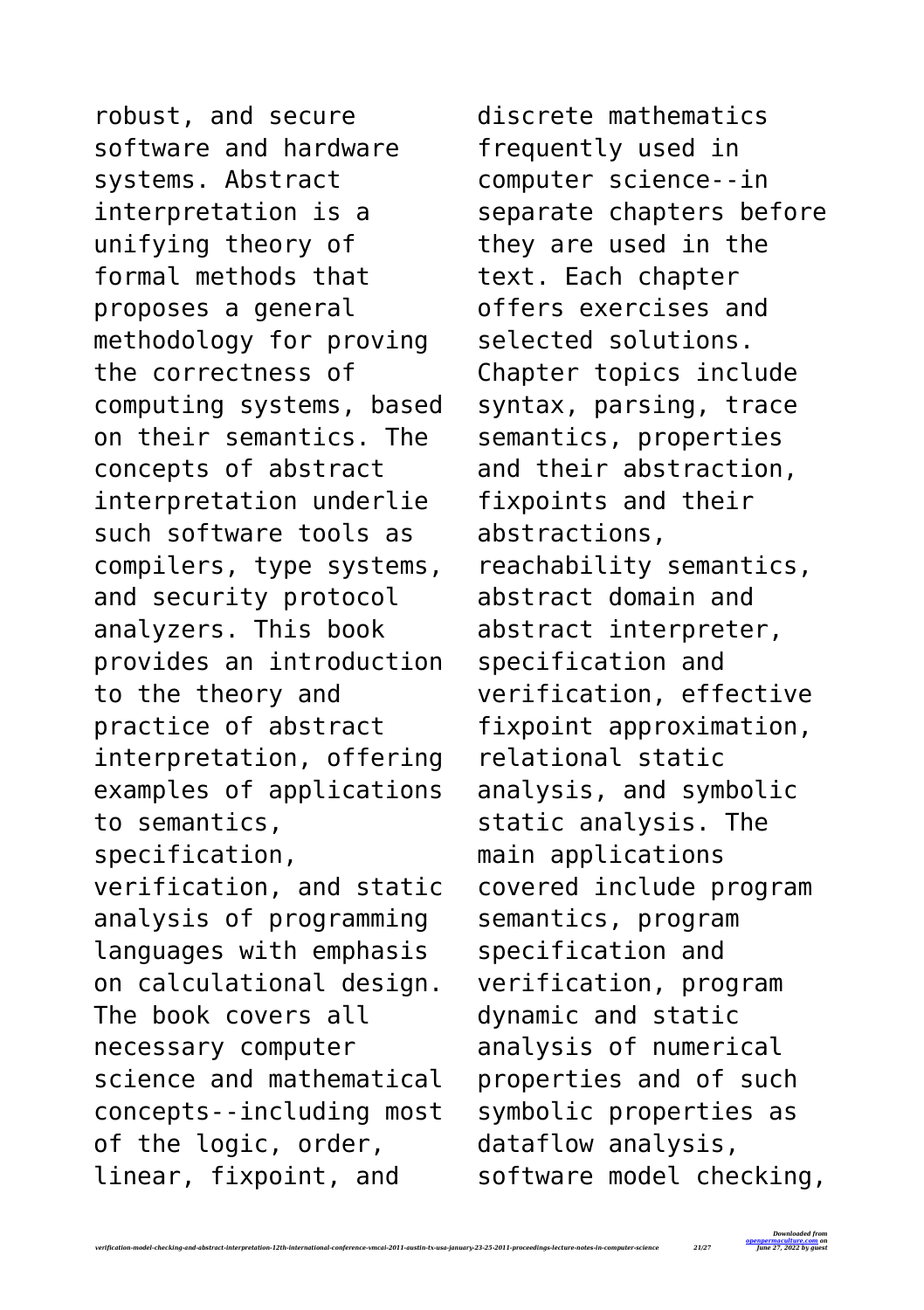pointer analysis, dependency, and typing (both for forward and backward analysis), and their combinations. Principles of Abstract Interpretation is suitable for classroom use at the graduate level and as a reference for researchers and practitioners. *Hardware IP Security and Trust* Prabhat Mishra 2017-01-02 This book provides an overview of current Intellectual Property (IP) based System-on-Chip (SoC) design methodology and highlights how security of IP can be compromised at various stages in the overall SoC designfabrication-deployment cycle. Readers will gain a comprehensive understanding of the security vulnerabilities of different types of IPs. This book would enable readers to overcome these vulnerabilities through

*verification-model-checking-and-abstract-interpretation-12th-international-conference-vmcai-2011-austin-tx-usa-january-23-25-2011-proceedings-lecture-notes-in-computer-science 22/27*

an efficient combination of proactive countermeasures and design-for-security solutions, as well as a wide variety of IP security and trust assessment and validation techniques. This book serves as a single-source of reference for system designers and practitioners for designing secure, reliable and trustworthy SoCs. **Handbook of Model Checking** Edmund M. Clarke 2018-05-18 Model checking is a computerassisted method for the analysis of dynamical systems that can be modeled by statetransition systems. Drawing from research traditions in mathematical logic, programming languages, hardware design, and theoretical computer science, model checking is now widely used for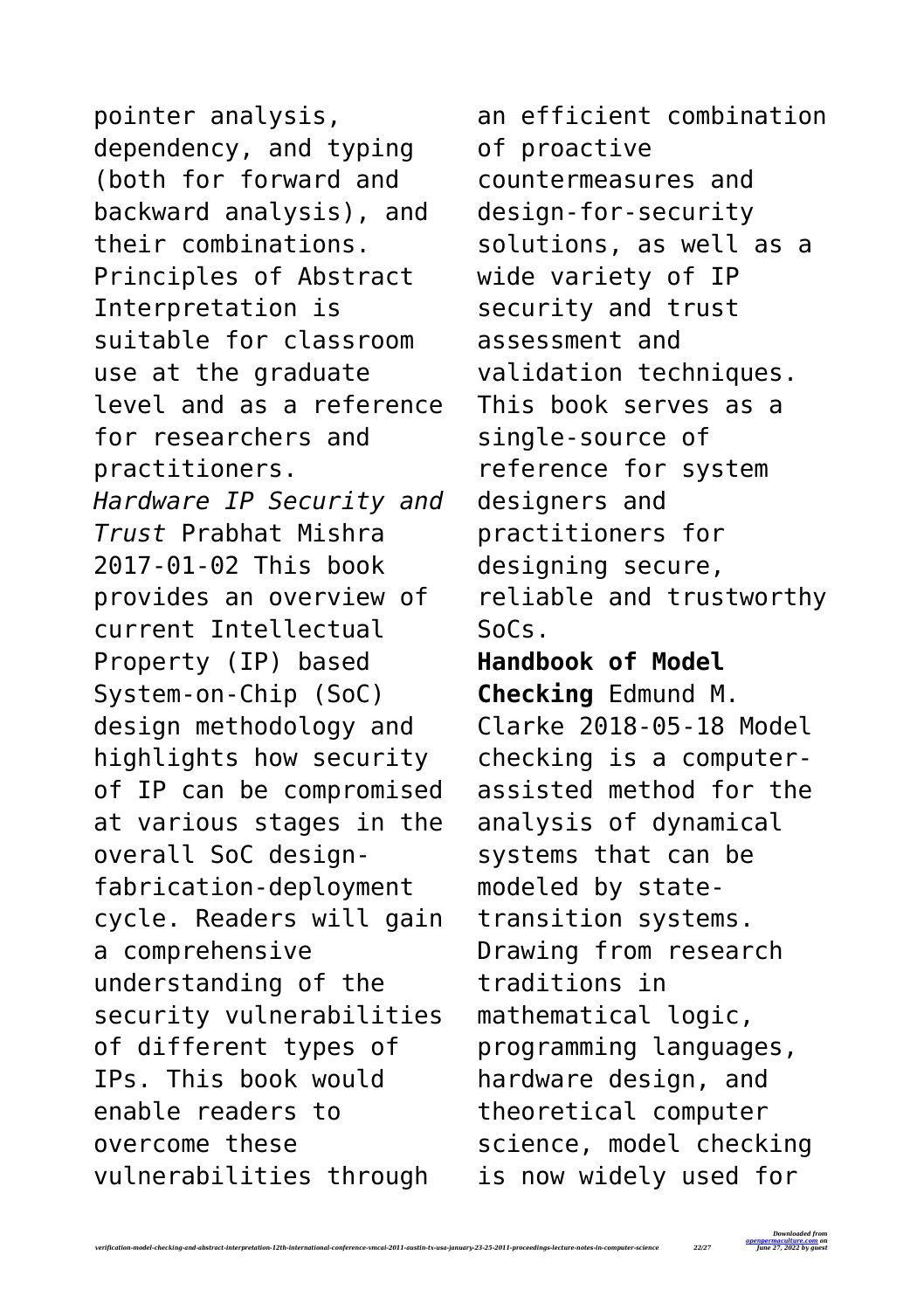the verification of hardware and software in industry. The editors and authors of this handbook are among the world's leading researchers in this domain, and the 32 contributed chapters present a thorough view of the origin, theory, and application of model checking. In particular, the editors classify the advances in this domain and the chapters of the handbook in terms of two recurrent themes that have driven much of the research agenda: the algorithmic challenge, that is, designing model-checking algorithms that scale to real-life problems; and the modeling challenge, that is, extending the formalism beyond Kripke structures and temporal logic. The book will be valuable for researchers and graduate students engaged with the development of formal

methods and verification tools.

**Verification, Model Checking, and Abstract Interpretation** Ranjit Jhala 2011-01-19 This book constitutes the refereed proceedings of the 12th International Conference on Verification, Model Checking, and Abstract Interpretation, VMCAI 2011, held in Austin, TX, USA, in January 2011, co-located with the Symposium on Principles of Programming Languages, POPL 2011. The 24 revised full papers presented together with 4 invited talks were carefully reviewed and selected from 71 initial submissions. The papers showcases state-of-theart research in areas such as verification, model checking, abstract interpretation and address any programming paradigm, including concurrent, constraint,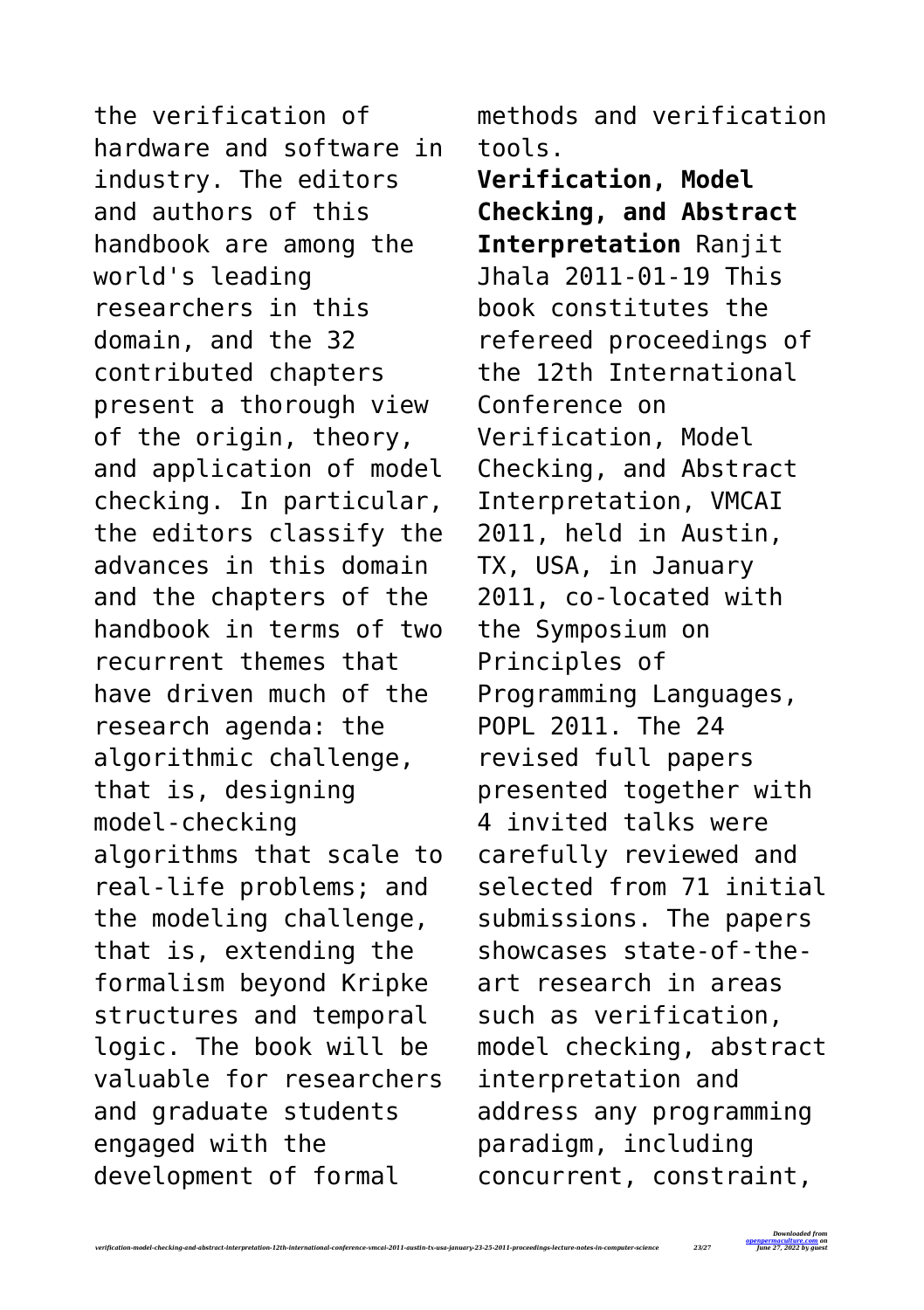functional, imperative, logic and objectoriented programming. Further topics covered are static analysis, deductive methods, program certification, debugging techniques, abstract domains, type systems, and optimization. **PROCEEDINGS OF THE 21ST CONFERENCE ON FORMAL METHODS IN COMPUTER-AIDED DESIGN – FMCAD 2021** Michael W. Whalen 2021-10-14 Unser Leben ist von Hardware geprägt: Sei es der USB-Stick, der Prozessor unserer Laptops oder die Sim-Karte unseres Smartphones. Doch wer sorgt eigentlich dafür, dass diese Systeme vom ersten Entwurf an stabil und sicher funktionieren? Der Computer – mithilfe des Menschen. Das Ganze nennt sich CAD (computer-aided design=computerunterstüt ztes Entwerfen) und ist

aus der modernen Industriewelt nicht mehr wegzudenken. Doch wie lässt sich sicherstellen, dass eingesetzte Hardware und Computersysteme zuverlässig sind? Durch Formale Methoden: Das sind Techniken und Werkzeuge, mit denen man berechnet, ob etwa eine Systembeschreibung in sich konsistent ist oder Anforderungen richtig entworfen und implementiert wurden. Anders gesagt: Man kann damit die Sicherheit von Hardware und Software überprüfen. Wie das konkret aussehen kann, interessiert auch die jährlich stattfindende Konferenz "Formal Methods in Computer-Aided Design (FMCAD)". Unter der Leitung von Ruzica Piskac und Michael W. Whalen beschäftigte sich die 21. Tagung im Oktober 2021 mit den neuesten Forschungsergebnissen im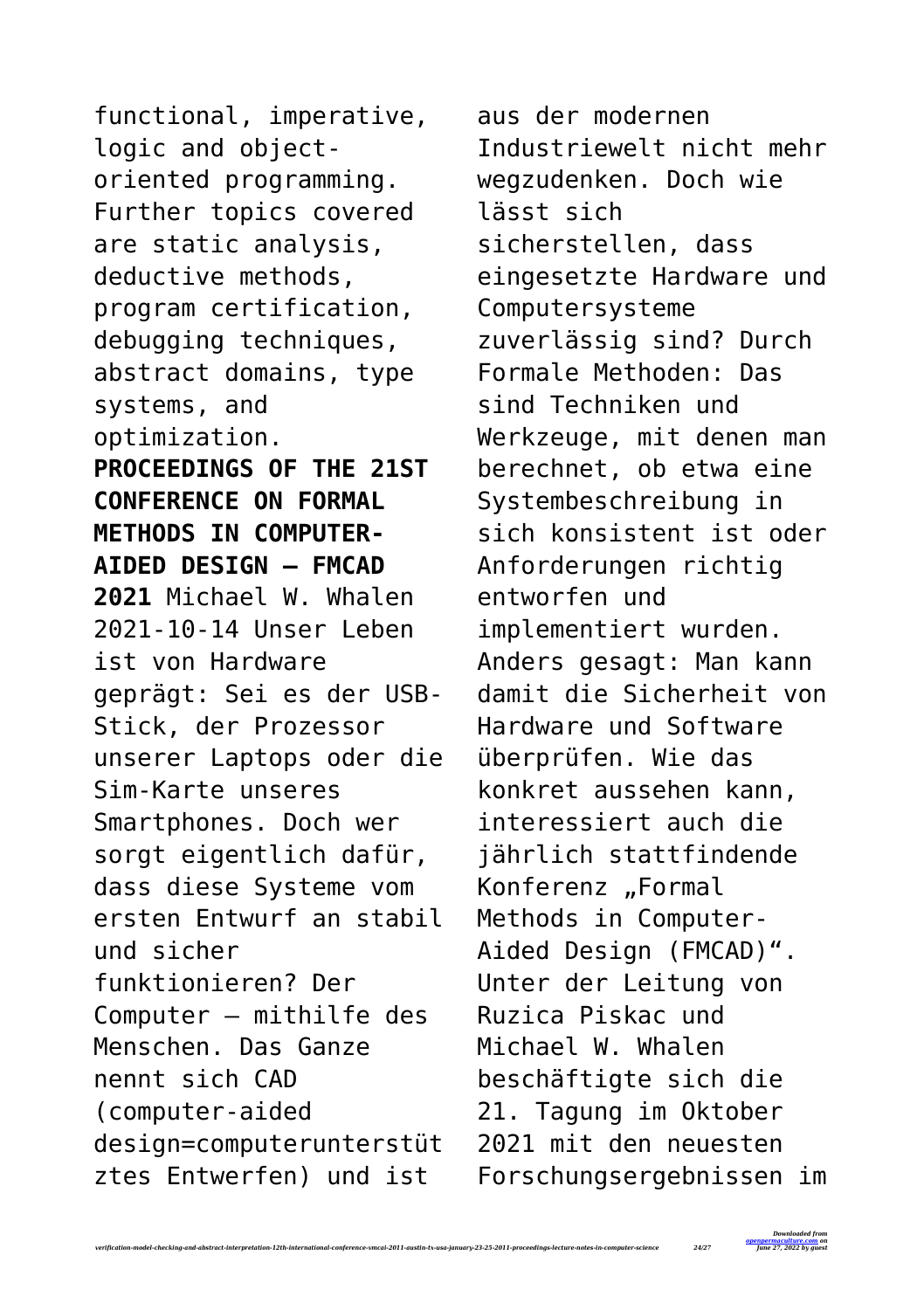Bereich der Formalen Methoden. Zu dieser Online-Tagung ist nun auch ein Konferenzband mit über 30 Beiträgen erschienen, die ein breites Spektrum der Formalen Methoden abdecken: angefangen bei der Verifikation von Hardware, nebenläufigen und verteilten Systemen und neuronalen Netzen bis hin zu maschinellem Lernen und Entscheidungsprozeduren. Der Band gewährt einen spannenden Einblick in bahnbrechende Methoden, Technologien, theoretische Ergebnisse und Werkzeuge für Formale Logik in Rechensystemen und Systementwicklungen. **Verification, Model Checking, and Abstract Interpretation** Dirk Beyer 2020-01-14 This book constitutes the proceedings of the 21st International Conference on Verification, Model Checking, and Abstract

Interpretation, VMCAI 2020. The 21 papers presented in this volume were carefully reviewed from 44 submissions. VMCAI provides a forum for researchers from the communities of verification, model checking, and abstract Interpretation, facilitating interaction, crossfertilization, and advancement of hybrid methods that combine these and related areas. **Verification, Model Checking, and Abstract Interpretation** E. Allen Emerson 2006-02-10 The 27 revised full papers presented here, together with one invited paper were carefully reviewed and selected from 58 submissions. The papers feature current research from the communities of verification, model checking, and abstract interpretation, facilitating interaction, cross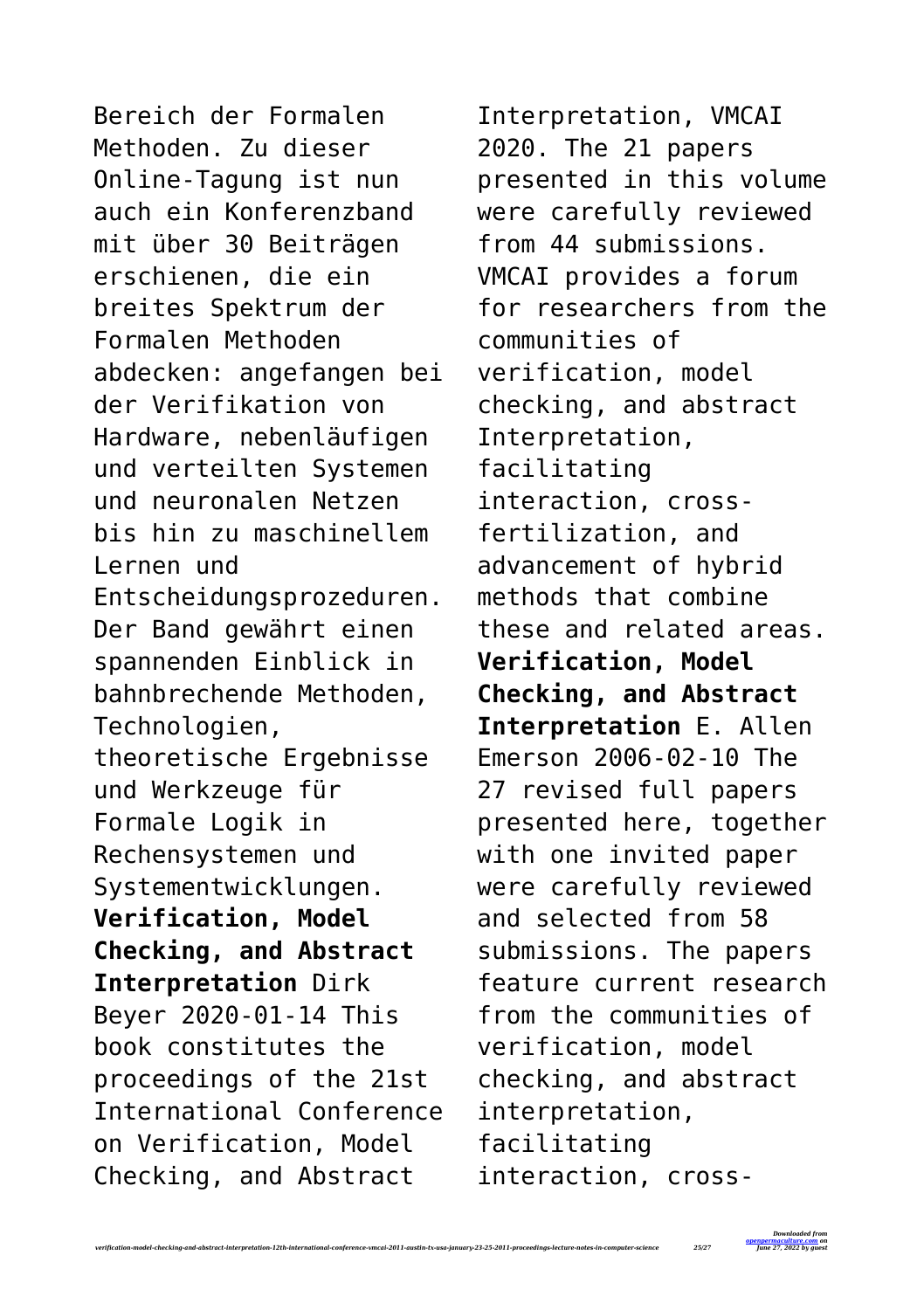fertilization, and advancement of hybrid methods. Verification, Model Checking, and Abstract Interpretation Byron Cook 2007-11-13 The book constitutes the refereed proceedings of the 7th International Conference on Verification, Model Checking, and Abstract Interpretation, VMCAI 2007, held in Nice, France in January 2007. This event was colocated with the Symposium on Principles of Programming Languages (POPL 2007). The 21 revised full papers presented together with three invited lectures and three invited tutorials were carefully reviewed and selected from a total of 85 submissions. **Verification, Model Checking, and Abstract Interpretation** Ranjit Jhala 2011-01-11 This book constitutes the refereed proceedings of

*verification-model-checking-and-abstract-interpretation-12th-international-conference-vmcai-2011-austin-tx-usa-january-23-25-2011-proceedings-lecture-notes-in-computer-science 26/27*

the 12th International Conference on Verification, Model Checking, and Abstract Interpretation, VMCAI 2011, held in Austin, TX, USA, in January 2011, co-located with the Symposium on Principles of Programming Languages, POPL 2011. The 24 revised full papers presented together with 4 invited talks were carefully reviewed and selected from 71 initial submissions. The papers showcases state-of-theart research in areas such as verification, model checking, abstract interpretation and address any programming paradigm, including concurrent, constraint, functional, imperative, logic and objectoriented programming. Further topics covered are static analysis, deductive methods, program certification, debugging techniques,